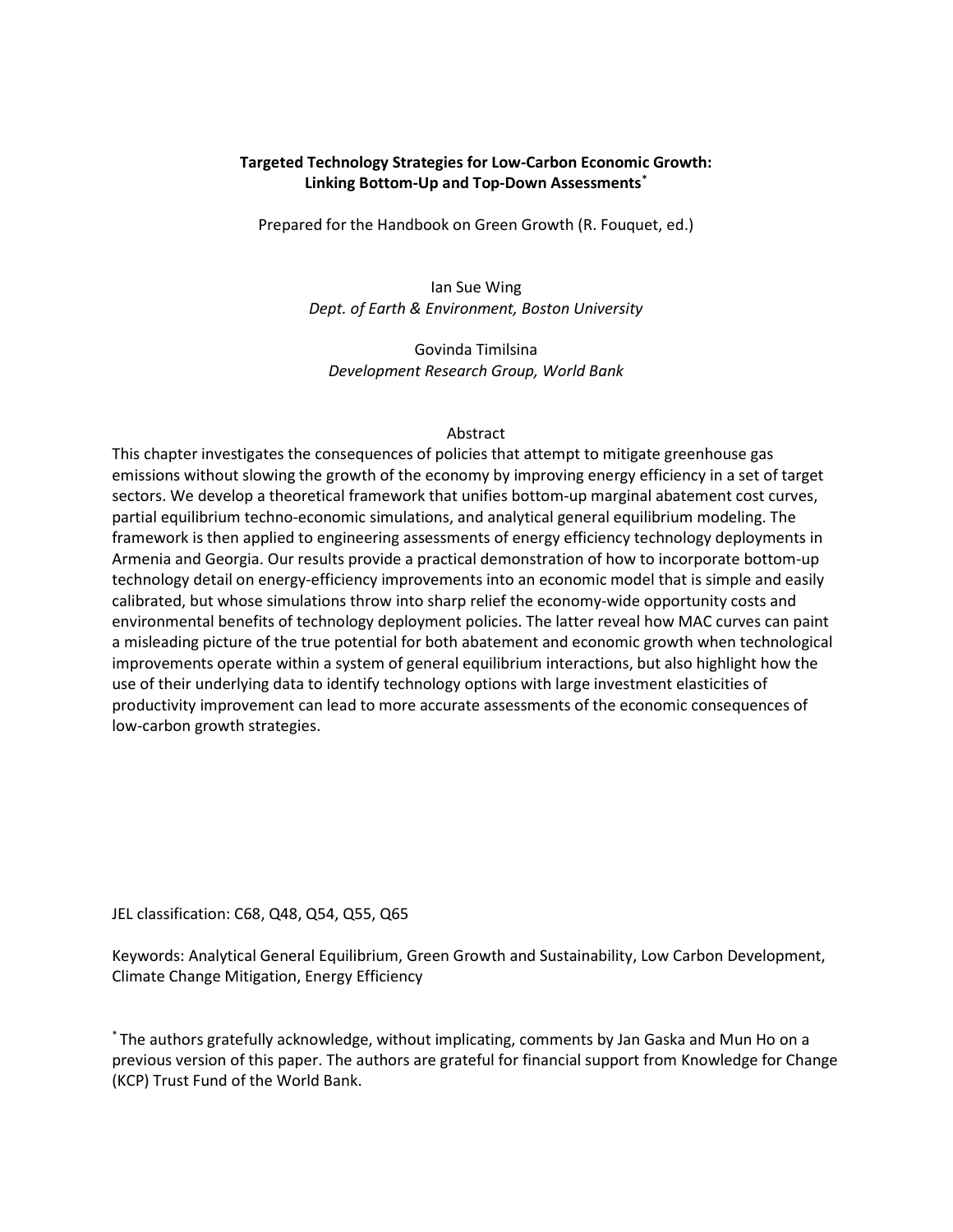#### 1. Introduction

Mitigating global emissions of greenhouse gases (GHGs) to levels that avert the threat of dangerous climate change requires the active participation of developing nations. Projected  $21^{st}$ -century economic growth and population expansion in non-OECD countries are associated with substantial increases in GHG emissions and radiative forcing of climate which cannot be completely offset by GHG abatement in the developed world—even if the latter countries stop emitting entirely (Jacoby et al, 1997). This state of affairs has led to calls for industrializing countries to take on binding emission reduction commitments, culminating in developing nations' acceptance of abatement targets under the 2016 Paris Agreement. Yet there is continuing concern that the opportunity costs of curtailing emissions will constrain countries' economic growth, leading to a gap between mitigation commitments and actions (Victor et al., 2017). This is especially true for developing nations, given the extent to which abating GHGs may constrain their ability to lift their expanding populations out of poverty. A key question is therefore how much of a Paris-style emission reduction commitment can be met via activities that slow the growth rate of developing countries' emissions, while not hindering their expected economic growth.

Assessing the technical viability of such "low-carbon economic growth" strategies is the objective of this chapter. As noted by Jacoby et al (1998), Steward and Weiner (2001) and Aldy et al (2003) among others, the goal is to allow for a transition path in which developing countries have the "headroom" to continue economic expansion over the next two or three decades, but with declining rates of increase in emissions. For low-carbon growth to be feasible there must be activities which avoid GHG emissions but also provide "win-win" economic benefits, and large-scale deployment of energy efficient devices and processes are of particular interest in this regard (Hallegate et al, 2011, Rozenberg et al, 2013). The latter "green" investments are typically more costly than conventional technology, but they enable firms and households to use less fossil energy, simultaneously lowering emissions of GHGs such as carbon dioxide  $(CO<sub>2</sub>)$  while generating offsetting savings on energy and other operational costs. Crucially, since a key benefit of these cost savings is improved productivity at the micro-level, sufficiently widespread deployment of efficiency-enhancing technology within a country could in principle generate an aggregate gross productivity gain. And if, in turn, the resulting stimulus to the growth of output at the macro level is large enough that it exceeds the economy-wide opportunity costs of additional expenditure on energy-efficiency investments, the result will be a net increase in GDP.

How might such an auspicious outcome arise? From a purely technical standpoint, the largest potential for win-wins should come from intensive investment in technology options which have a high elasticity of energy efficiency improvement with respect to the incremental cost of their acquisition. From a behavioral standpoint, there must be some force at work deterring private actors from adopting these supposedly productive technologies without regulatory intervention. Engineering assessments (e.g., McKinsey, 2010) are the key data source on technologies' performance and direct cost characteristics which allow decision makers to identify such options. Such analyses frequently uncover what appear to be large energy efficiency gaps (so-called "investment inefficiencies"—Allcott and Greenstone, 2012; Gillingham and Palmer, 2014; Gerarden et al, 2017) in which technical potential for energy conservation remain unrealized due to factors such as imperfect information or institutional constraints, which cause economic actors to systematically overlook making energy efficiency investments that are privately profitable. By contrast, microeconomic analyses contend that the actual magnitude of the energy efficiency gap is small because engineering studies suffer from problems of potentially substantial unobserved or mis-measured ancillary costs, uncertainty in projections of the net present value of future energy cost savings, and heterogeneity among agents in the returns to energy efficiency investments (Gerarden et al, 2017).

In the face of conflicting information policymakers face the challenge of (i) identifying putatively negative net cost—so-called "no-regret"—technology options whose savings exceed the corresponding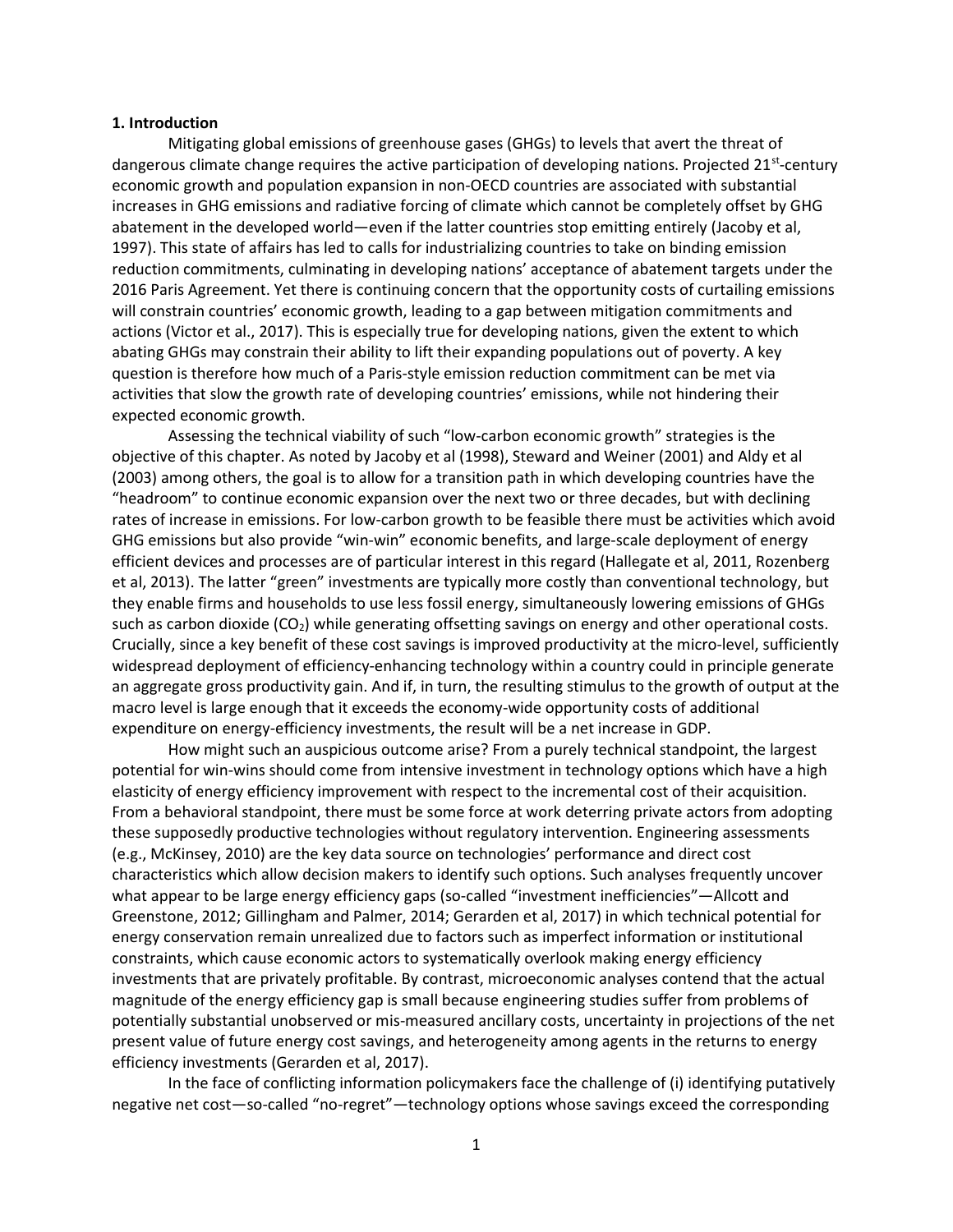investment cost premia at prevailing capital and energy prices, (ii) estimating these options' market penetration potential and attendant fossil fuel/GHG emission savings based on economic as well as technical fundamentals, and (iii) assessing the implications for emissions, output and welfare at the level of the macroeconomy. Addressing these is a tall order, principally because of the difficulty reconciling often incommensurate results of engineering and economic calculations across what often end up being three disparate sets of analyses. This is the essence of the "bottom-up" versus "top-down" divide in the climate policy literature.

The majority of analyses stop at stage (i). Their customary approach is to develop marginal abatement cost (MAC) curves that rank, using engineering cost assessments and discounted cash flow analysis, various technology options or activities based on their net costs and avoided GHG emissions. MAC curves are attractive because they are easy to construct and bring to light activities that are profitable from the perspective of private actors investing in an individual technology. However, such analyses often fail to adequately account for the true opportunity cost of investments in technologies. They also ignore the potential substitutability or complementarity among different technologies which determines the latter's market penetration. Of concern are unforeseen interdependencies among mitigation options' cost or technical potential that render the shape of the MAC curve endogenous, where the width or height of one segment on the curve can influence the width or height of other segments, and their joint marginal-cost ranking.

Stage (ii) analyses are able to account for potential interdependencies through the use of partial equilibrium techno-economic process or activity analysis models. The latter incorporate data on the cost and energy use characteristics of a broad array of discrete technology options, and solve for the minimum cost vector of activity-specific capacities and associated emission reductions in one or more economic sectors. But these models omit interactions between the specific technnologies and the broader economy—especially the feedback effects on demand on fuel prices and capital rental rates and must often employ ad-hoc constraints to smooth activities' time-paths of penetration or exogenously their technical potentials. It is here that the institutional or market barriers discussed above come in. The latter raise the issue of why a country might need to pursue low-carbon technology deployment policies in the first place—in other words, why the investment decisions of decentralized profit-maximizing firms would diverge from the command optimum solved for by the model, establishing the magnitude of the inefficiency gap to be closed by policy interventions such as subsidies or mandates.

Systematic accounting for the web of spillover effects is the strength of computable general equilibrium (CGE) simulations, which are the principal tool for conducing stage (iii) analyses of the macroeconomic costs of GHG mitigation policies. However, these top-down economic models struggle to incorporate the detailed characteristics of discrete technology options within the framework of smooth cost and expenditure functions customarily used to represent the envelope of firms' and households' substitution possibilities. This challenge has spawned the development of hybrid bottomup/top-down modeling approaches which represent discrete mitigation options as production functions that generate GHG-free energy (abated emissions) from inputs of GHG-intensive fossil fuels (unabated emissions) and technology-specific abatement capital. Recent methodological advances (e.g., Kiulia and Rutherford, 2013a,b) derive the underlying abatement potentials and capital input requirements from MAC curves, but substantial calibration effort is required, and the resulting computational schemes do little to elucidate which options have the greatest potential for capital-fuel substitutability and market penetration, or the macroeconomic impacts of deploying different subsets of the available technologies.

The specific question we address is deceptively simple: what are the conditions under which countries can hope to pursue GHG mitigation without slowing down their expected economic growth, and what how much abatement can be expected in such circumstances? To provide answers we first develop a theoretical framework that unifies stage (i), (ii) and (iii) analyses by consistently tying together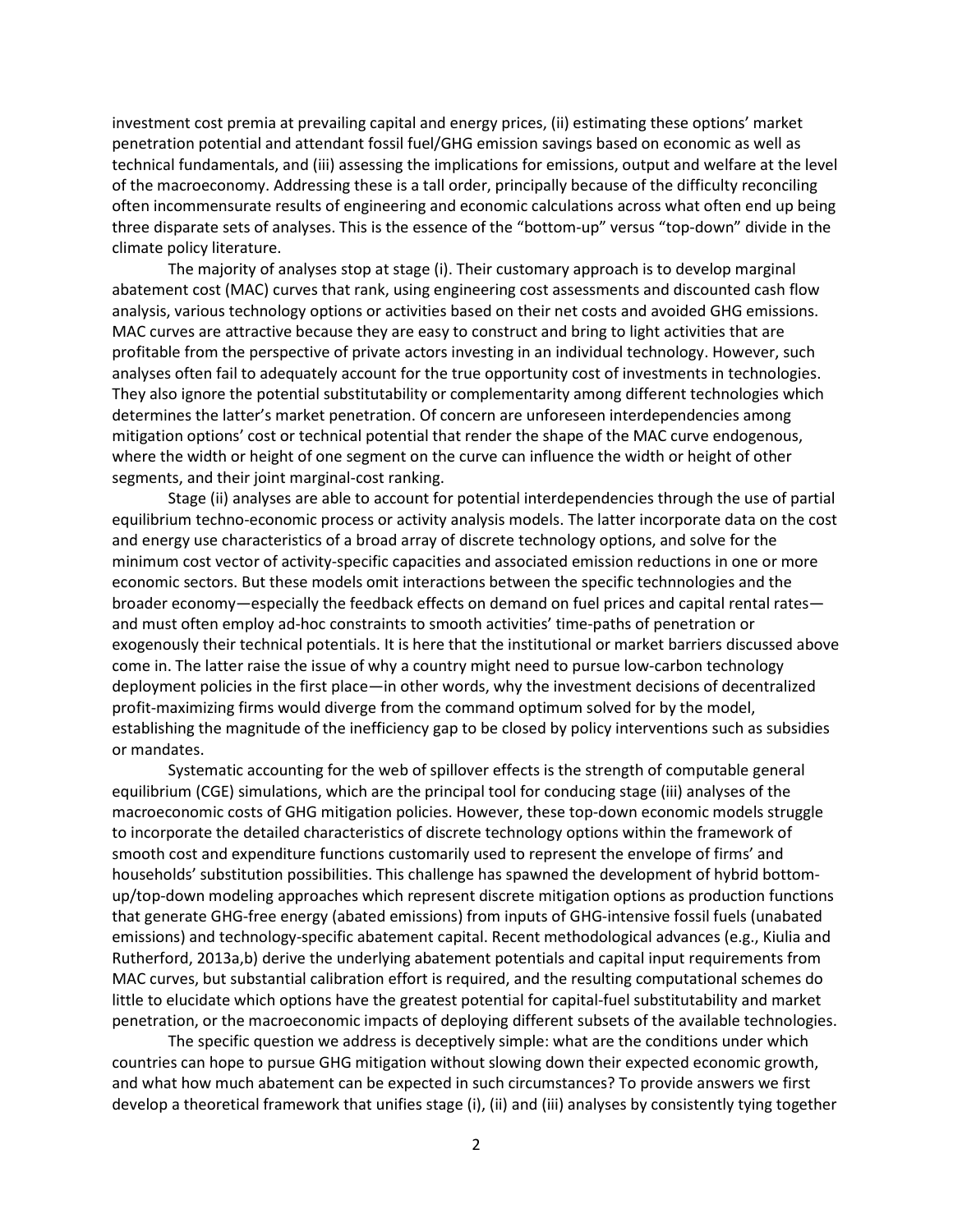the underpinnings of MAC curves, bottom-up techno-economic simulation modeling, and analytical geneneral equilibrium modeling. We then apply this framework to bottom-up engineering assessments of technology deployment for improving energy efficiency in Armenia and Georgia, drawing on detailed data developed by Timilsina et al (2017). Incorporating this information into a numerically calibrated version of our analytical general equilibrium model allows us to transparently compare the economywide economic costs and mitigation benefits of stylized technology deployment policies in our two casestudy countries. Our results illustrate how the exogenous trajectories of efficiency penetration that underlie the construction of bottom-up MAC curves can paint a misleading picture of the potential for pursuing GHG abatement while maintaining economic growth when energy efficiency mandates operate within a system of general equilibrium interactions. But they also highlight how the use of the data that underpins MAC curves—not the curves themselves—to identify energy efficiency improvement options with high cost elasticities of energy productivity can facilitate assessments of the macroeconomic consequences of technology strategies for low-carbon growth.

The remainder of the chapter is divided into four sections. Section 2 develops our theoretical framework, extending the analysis of Sue Wing and Timilsina (2016) to construct and explore the implications of an analytical general equilibrium model. Section 3 introduces our bottom-up Armenia and Georgia case studies, numerical calibration strategy, and simulation results. Section 4 concludes with a discussion of caveats to the analysis and future research directions.

### 2. Bottom-Up vs. Top-Down: A Unifying Framework

#### 2.1. Marginal Abatement Cost Curves: Engineering Fundamentals

Our unit of analysis a vector of technology options, indexed by  $\theta$ . For example,  $\theta$  can indicate building shell technologies, lighting or space conditioning devices. For any such option let there be two technology variants, a conventional and a high-efficiency variety, the second of which we identify using an asterisk (\*). The installed bases of each variety are x and  $x^*$  units, and differences in their service lives ( $\ell$ ,  $\ell^*$ ) translate into distinct capital recovery factors (denoted  $\rho$ ). Moreover, the cost of capital acquisition is typically lower for the conventional variety ( $h < h^*$ ), which determines the value of the technology's installed capital base as

$$
v_{\theta} = \rho [\ell_{\theta}] h_{\theta} x_{\theta} + \rho [\ell_{\theta}^{*}] h_{\theta}^{*} x_{\theta}^{*}
$$
 (1)

The key distinction between conventional and high-efficiency varieties is the intensity of their fuel use  $(\phi > \phi^*)$ , with the technology's total use of fuel type e given by

$$
f_{e,\theta} = \phi_{e,\theta} x_{\theta} + \phi_{e,\theta}^* x_{\theta}^* \tag{2}
$$

Introducing  $t \in [0,T]$  as an index of time,  $\varepsilon_e$  as fuel-specific emission factors, and  $\overline{PF}_{e,t}$  as exogenous trajectories of fuel prices, eqs. (1) and (2) determine the technology's instantaneous operating cost and emissions as weighted sums of the stocks of conventional and high-efficiency varieties:

$$
c_{\theta,t} = c_{\theta}[x_{\theta,t}, x_{\theta,t}^*] = v_{\theta,t} + \sum_e \overline{PF}_{e,t} f_{e,\theta,t}
$$
  
=  $\{\rho[\ell_{\theta}]h_{\theta} + \sum_e \overline{PF}_{e,t} \phi_{e,\theta}\}x_{\theta,t} + \{\rho[\ell_{\theta}^*]h_{\theta}^* + \sum_e \overline{PF}_{e,t} \phi_{e,\theta}^*\}x_{\theta,t}^*$  (3)

$$
z_{\theta,t} = z_{\theta}[x_{\theta,t}, x_{\theta,t}^*]
$$
  
= { $\sum_e \varepsilon_e \phi_{e,\theta}$ }x\_{\theta,t} + { $\sum_e \varepsilon_e \phi_{e,\theta}^*}$ }x\_{\theta,t}^\* (4)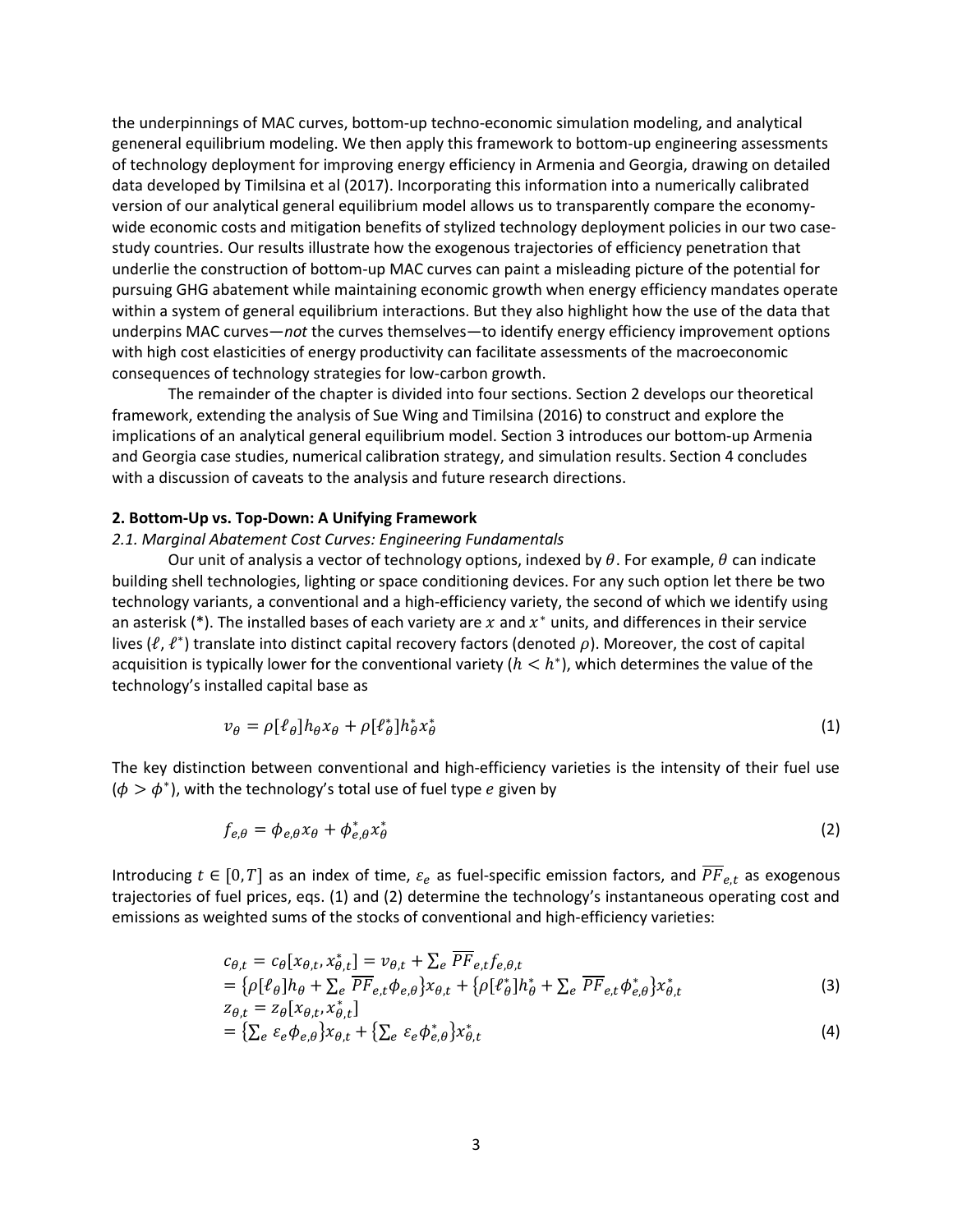Given a discount factor  $\beta^t$ , the economic and environmental performance of a particular scenario of technology penetration  $\langle x_{\theta},x_{\theta}^* \rangle$  can be summarized by the present values of the trajectories of cost and emissions, respectively:

$$
\begin{aligned} \mathcal{C}_{\theta} &= \sum_{t=0}^{T} \beta^{t} c_{\theta} [x_{\theta,t}, x_{\theta,t}^{*}] \\ \mathcal{Z}_{\theta} &= \sum_{t=0}^{T} \beta^{t} z_{\theta} [x_{\theta,t}, x_{\theta,t}^{*}] \end{aligned} \tag{5}
$$

In this bottom-up setting the customary representation of enegy conservation or emission reduction mandates is an exogenous shift in the mix of capital toward increased penetration of the highefficiency variety. Let the nomenclature in (1)-(6) identify some business-as-usual (BAU) state of the world without mitigation. Now introduce a tilde over a variable to indicate the counterfactual imposition of emission mitigation, with new technology trajectories ( $\tilde{x}_{\theta}$ ,  $\tilde{x}^*_{\theta}$ ) in which conventional capital is deiplaced by its efficienct alternative:  $\tilde x_\theta\le x_\theta$  and  $\tilde x^*_\theta>x^*_{\theta}$ . The impact of the resulting sequence of instantaneous cost and emissions can be summarized in the same way as (5) and (6):  $\tilde{C}_{\theta}$  =  $\sum_{t=0}^T\beta^tc_\theta\big[\tilde x_{\theta,t},\tilde x^*_{\theta,t}\big]\leq \mathcal{C}_\theta$  and  $\tilde{\mathcal{Z}}_\theta=\sum_{t=0}^T\beta^tz_\theta[\tilde x_{\theta,t},\tilde x^*_{\theta,t}]<\mathcal{Z}_\theta.$  Constructing a MAC curve from the baseline and counterfactual versions of (5) and (6) is a straightforward procedure. For each technology option, abatement (A) and its average cost ( $\tau$ ) are simply

$$
A_{\theta} = Z_{\theta} - \tilde{Z}_{\theta} > 0
$$
  
\n
$$
\tau_{\theta} = (\tilde{C}_{\theta} - C_{\theta})/(Z_{\theta} - \tilde{Z}_{\theta}) > 0,
$$
\n(3)

and all that is necessary is to rank-order elements of  $\theta$  from low to high values of  $\tau$  and plot their coordinates in  $\tau$ -A space.

#### 2.2. Technology Penetration as Capital-Fuel Substitution

 Our exposition lays bare how negative-cost segments of a MAC curve might arise. These are called no-regret options because they are no net direct costs to pursuing the requisite investments—at least in this partial equilibrium setting. The high-efficiency variety's larger acquisition costs increase capital charges ( $\tilde v_\theta>v_\theta$ ) at the same time as its lower fuel intensities reduce fuel expenditures ( $\tilde f_{e,\theta}<$  $f_{e,\theta}$ ). When the latter outweighs the former, instantaneous total cost dips below its baseline level  $(\tilde{c}_{\theta,t} < c_{\theta,t})$ ; if such a divergence is sufficiently large and persistent the numerator of (8) will be negative. Such behavior emerges out of the parameter combinations in curly braces in eqs. (3) and (4), and their interaction with scenarios of energy-efficient technology penetration  $\langle x_\theta,x^*_\theta\rangle$  versus  $\langle \tilde x_\theta,\tilde x^*_\theta\rangle.$ 

It should also be clear that the force driving the technology dynamics that give the MAC curve its shape is the instantaneous substitution of capital for fuel. This is apparent from (3), which can be rearranged to yield

$$
\frac{\tilde{c}_{\theta}}{c_{\theta}} = (1 - \varpi_{\theta}^{F}) \frac{\tilde{v}_{\theta}}{\underset{>1}{\nu_{\theta}}} + \varpi_{\theta}^{F} \frac{\tilde{z}_{\theta} \tilde{\pi}_{\theta}}{\underset{<1}{\tau_{\theta}} \pi_{\theta}} \tag{9}
$$

Here,  $\varpi^F$  is the baseline share of fuel in the technology's operating cost,  $\pi$  denotes the implicit average price of emissions (i.e., the total value of fuel use divided by the quantity of emissions), and the terms on the right-hand side are the (increasing) capital and (declining) fuel components of cost.<sup>1</sup> Total costs decline if the second term exceeds the first, which occurs where the high-efficiency alternative's capital cost premium relative to the conventional is small but its fuel use and emissions are much lower, and/or

<sup>&</sup>lt;sup>1</sup> Note that it is always the case that  $\tilde{\pi}\tilde{z} < \pi z$ , making the second term  $< 1$ .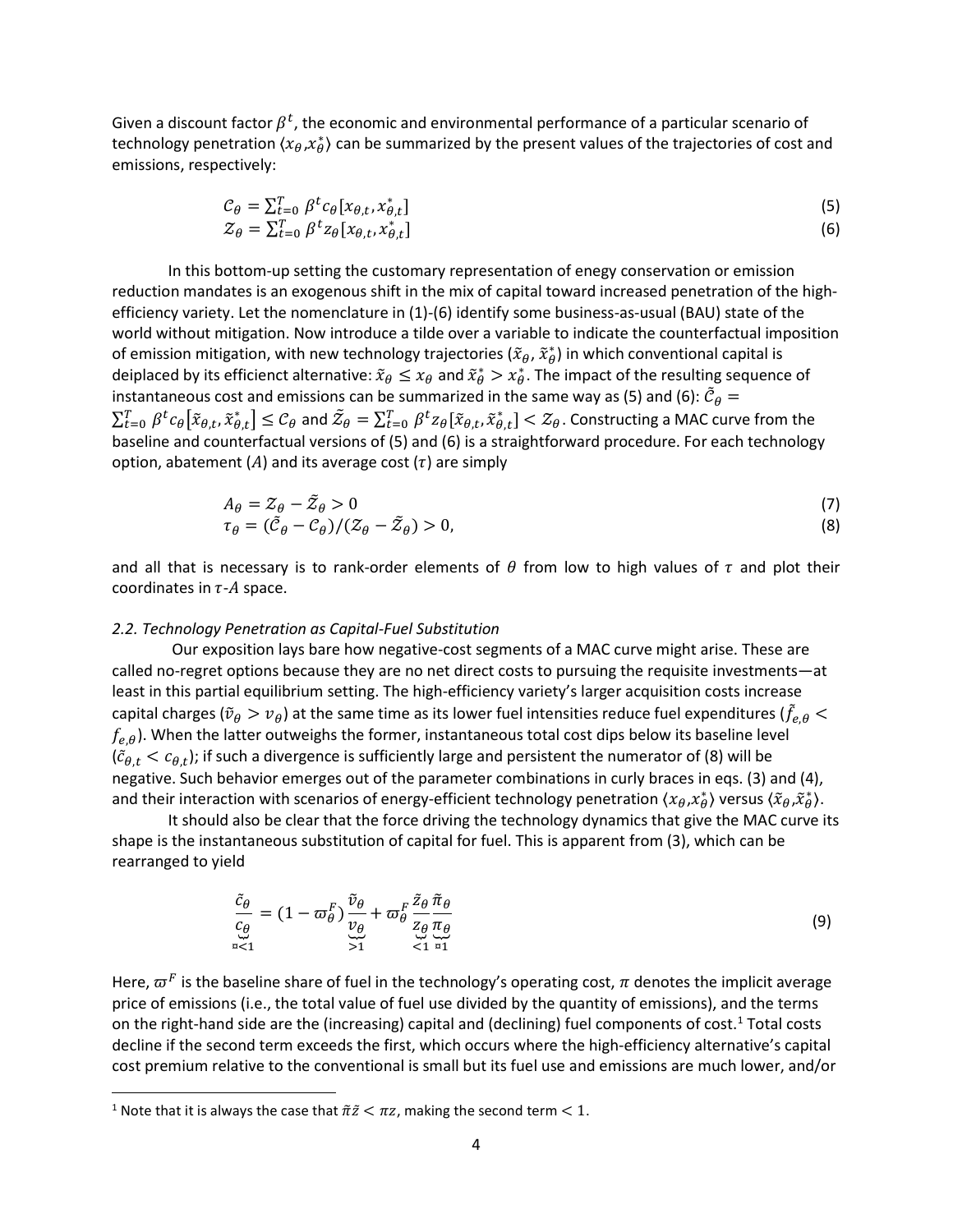fuel constitutes a large share of total operating cost. Here, however, our interest is different. We focus not on overall cost, but on the ability of capital to substitute for energy, which at the level of discrete activities is captured by the elasticity

$$
\xi_{\theta} = \frac{d \log z_{\theta}}{d \log x_{\theta}^{*}} = \mathbb{E}\left[ \left( \frac{\tilde{z}_{\theta} - z_{\theta}}{z_{\theta}} \right) / \left( \frac{\tilde{x}_{\theta}^{*} - x_{\theta}^{*}}{x_{\theta}^{*}} \right) \right]
$$
(10)

This expression suggests that a key indicator of the overall effectiveness of technology-focused green growth policies is the aggregate ex-ante capital-energy elasticity. However, policies frequently target a broad range of activities that encompass technology options with very different service lives, user costs and future penetration scenarios. The trajectories of the often much larger stocks of conventional capital will likely differ between the baseline and policy scenarios as well, exerting an additional influence on projected energy savings. Moreover, an individual technology may lack an installed base of energy efficient varieties, rendering calculation of (10) impossible. A practical way to address both issues is aggregation—across technologies and/or types of capital. We can do so by specifying aggregate measures of instantaneous cost and emissions

$$
V = \sum_{\theta} v_{\theta} [x_{\theta}, x_{\theta}^*]
$$
  
\n
$$
Z = \sum_{\theta} z_{\theta} [x_{\theta}, x_{\theta}^*]
$$
\n(11)

and using them to compute the analogue of (10):

$$
\bar{\xi} = \mathbb{E}\left[\left(\frac{\tilde{Z} - Z}{Z}\right) / \left(\frac{\tilde{V} - V}{V}\right)\right]
$$
\n(13)

As we discuss at length below,  $\bar{\xi}$ , can be thought of as the reduced-form parameterization of a static innovation (technically, adoption) possibility frontier, or IPF, that defines the tradeoff between energy saving and the use of capital in production.

#### 2.3. Beyond Scenarios: Endogenous Energy Efficiency Improvement

Two features of foregoing analysis highlight the need to transform results of bottom-up assessments if they are to be used to evaluate mitigation options' market penetration potential. Most engineering cost analyses implicitly treat the quantity and character of output of the various options as constant, which may not be the case if high-efficiency alternatives are imperfect substitutes for conventional varieties. More problematic is that costs and abatement hinge on exogenous assumptions about the time-path of investment in the high-efficiency alternative. Ceteris paribus, a technology with a more (less) aggressive trajectory will exhibit larger (smaller) discounted costs and total emissions, but due to geometric discounting the result will vary in a nonlinear fashion, with implications for mitigation options' average cost ranking and the overall shape of the MAC curve.

Following from these observations, endogenizing technologies' abatement potential and cost requires one key additional ingredient: specifying output in the form of flows of services from the conventional and energy efficient varieties, indicated by  $s$  ( $s^*$ ). It is simplest to assume that production is Leontief with a fixed capital coefficient  $\kappa$  ( $\kappa^*$ ), and that both supplies are perfect substitutes that fulfill an

assumed exogenous time-path of aggregate service demand  $\overline{\mathcal{D}}_{\theta,t}^{\mathcal{S}}$ , which presumably increases with projected growth of the economy. In the counterfactual scenario which is of interest here, the resulting supply-demand balance constraint is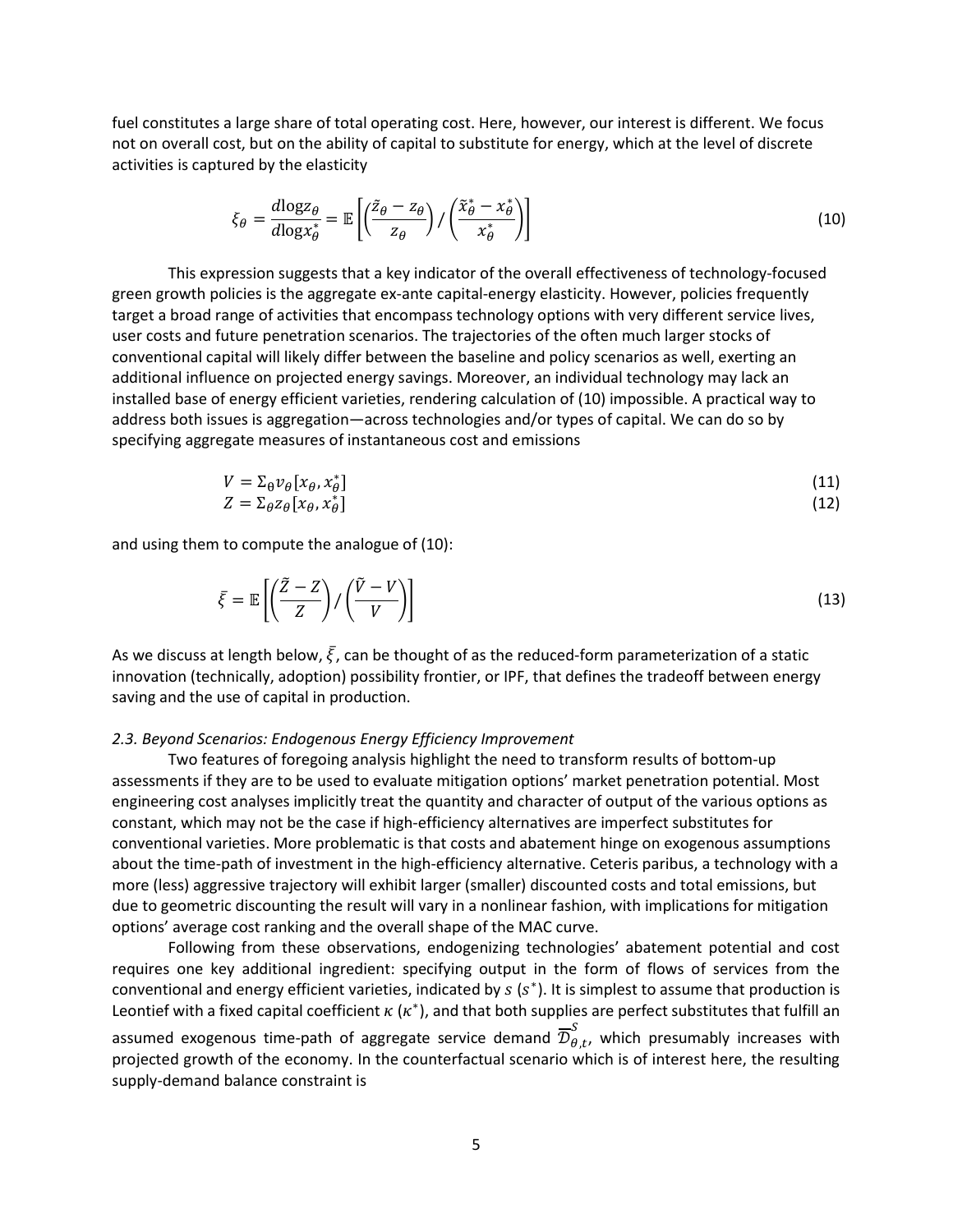$$
\tilde{s}_{\theta,t} + \tilde{s}_{\theta,t}^* = \tilde{x}_{\theta,t}/\kappa + \tilde{x}_{\theta,t}^*/\kappa^* \ge \overline{\mathcal{D}}_{\theta,t}^S
$$
\n(14)

We may then solve for the capacity trajectories by minimizing system cost while satisfying demand:

$$
\langle \tilde{x}_{\theta,t}, \tilde{x}_{\theta,t}^* \rangle = \operatorname{argmin}_{\tilde{x}_{\theta,t}, \tilde{x}_{\theta,t}^*} \left\{ \sum_{\theta} \tilde{\mathcal{C}}_{\theta} \middle| (1) - (5), (14) \right\} \tag{15}
$$

This capacity expansion problem is a linear program which is at the heart of virtually all bottom-up techno-economic models. An open question is how the values of the key elasticities  $\xi_{\theta}$  and  $\xi$  that arise from such a model's emergent behavior compare to those based technology penetration scenarios.

An unpleasant feature of the optimization problem in (15) is that capacity may exhibit unrealistic "bang-bang" behavior, switching over completely from the conventional to the energyefficient variety in the space of one or two time-steps. This stems from the fact that there is no meaningful constraint on technology-specific capital, which in this framework is perfectly elastically supplied at the exogenous cost of capital acquisition. A common method of smoothing market penetration dynamics is to augment the problem (15) by sepicifying expansion and decline constraints,  $(\gamma,\overline{\gamma})$  and  $(\gamma^*,\overline{\gamma}^*)$ , based on technology options' service lives (e.g. Vogt Schilb et al, 2014):

$$
\underline{\gamma}[\ell_{\theta}] \le \tilde{x}_{\theta, t+1} / \tilde{x}_{\theta, t} \le \overline{\gamma}[\ell_{\theta}]
$$
\n
$$
\overline{\gamma}[\ell_{\theta}] \le \tilde{x}^* \le \overline{\gamma}[\ell_{\theta}]
$$
\n
$$
(15)
$$

$$
\underline{\gamma}^*[\ell_\theta^*] \le \tilde{x}_{\theta,t+1}^*/\tilde{x}_{\theta,t}^* \le \overline{\gamma}^*[\ell_\theta^*]
$$
\n<sup>(17)</sup>

But the question raised by this remedy is what are the economic processes out of which these constraints arise. Evidence abounds that the true opportunity cost of even no-regrets energy efficiency investments can be substantial (Anderson and Newell, 2004), and can rise sharply as increasing quantities of output are forgone with progressive diversion of capital away from conventional production activities and toward lower-return energy saving activities. These additional costs are the true hurdle that the savings from energy efficiency improvements must clear, and the most transparent way to account for them is a general equilibrium framework.

#### 2.4 General Equilibrium Implications

What does the outcome of eq. (15) imply for energy efficiency improvements' capacity to reduce  $CO<sub>2</sub>$  emissions without penalizing economic growth? To analyze the implications without explicitly representing the procedural details of capacity adjustment, we develop a simple analytical model of an economy in which exogenously accumulating jelly capital is allocated between conventional production, where it substitutes for energy, and the generation of energy efficiency improvements that increase the productivity of energy inputs. A critical aspect of rucially to a subset of economic activity. The rationale behind this setup is that, especially in emerging economies, financing constraints limit how broadly green growth policies can be applied across the economy, with the upshot that efficiency improvements tend to be targeted toward a relatively narrow range of activities or sectors. Indeed, only the most ambitious stage (i) studies examine the full range of energy supply and demand technologies across the economy.

It is straightforward to introduce targeted technology policies into the theoretical setup of Lanzi and Sue Wing's (2013) simple closed economy model. As summarized in Table 1, we assume the economy has two sectors,  $i = \{A, B\}$ . Each is modeled as a representative producer whose output,  $q_i$ , is generated from energy,  $e_i$ , and jelly capital,  $k_i$ , both of which are assumed to be intersectorally mobile. The economy's primary engine of growth is accumulation of broad capital, which occurs at a baseline rate,  $g > 0$ . A social planner decides to allocate investment between expanding the aggregate stock of directly productive jelly capital,  $K$ , and energy-efficiency capital,  $X$ , which is not directly productive, but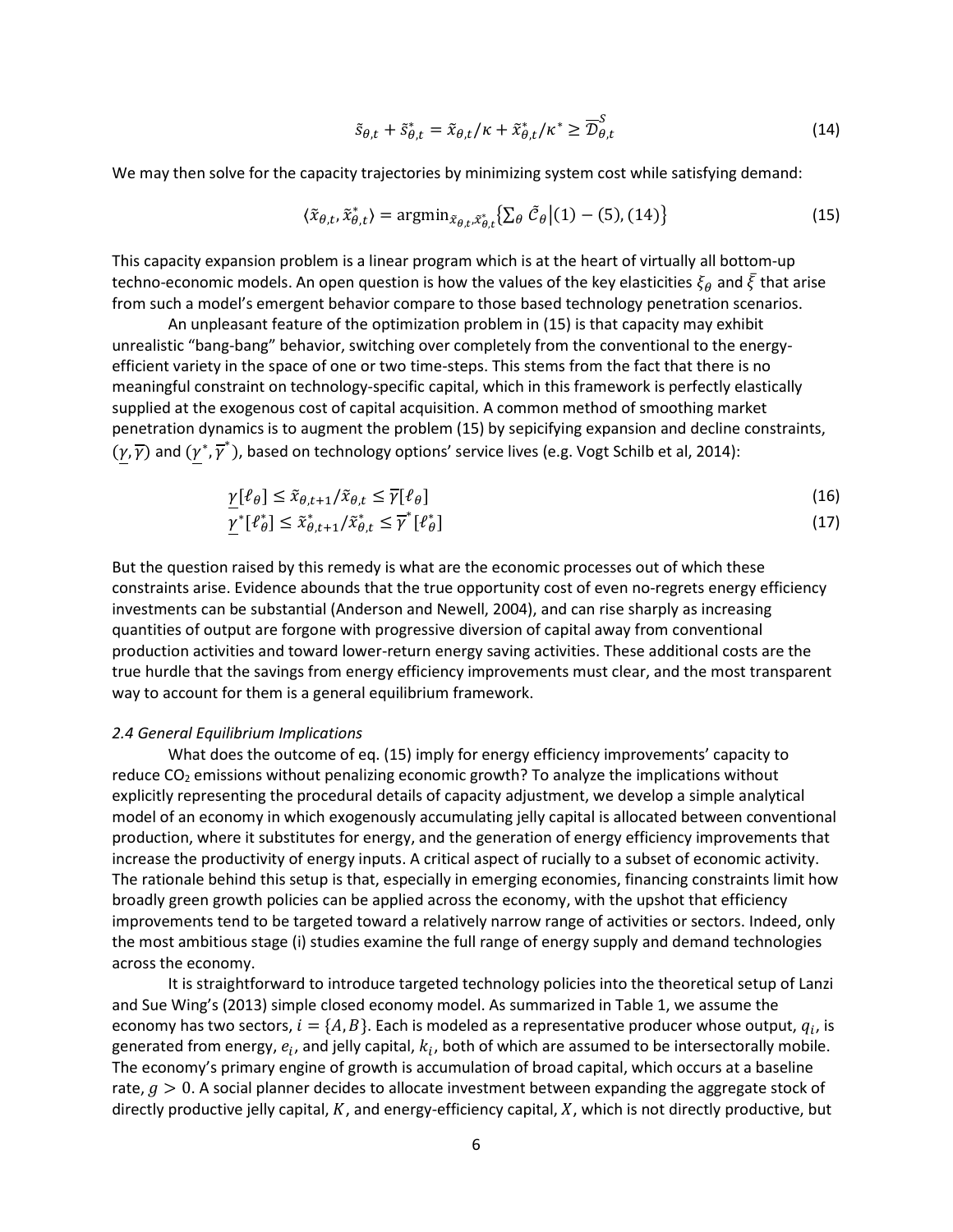improves the productivity of energy in the focal sector,  $A$ . Aggregate energy supply,  $E$ , is endogenous, responsive the market price of energy,  $p^E$ , with elasticity,  $\psi > 0$ . The prices of output and capital are  $p_i$ , and  $r_i$ , respectively. For simplicity we assume constant elasticity of substitution (CES) sectoral production technology, parameterized by elasticities of substitution,  $\sigma_i \in (0,1]$  (implying that energy and capital are imperfect substitutes and both necessary inputs to production), and technical coefficients on energy inputs,  $\alpha_i$ . Sectors' outputs are consumed by a representative agent with CES preferences, parameterized by the elasticity of substitution,  $\omega \in (0,1]$  (implying that A and B are imperfect substitutes and both necessary inputs to consumption), and the coefficient on the consumption of  $A'$ s product,  $\mu$ .

| A. Variables                                                     |                                                                                                  |                               |  |  |  |  |  |  |
|------------------------------------------------------------------|--------------------------------------------------------------------------------------------------|-------------------------------|--|--|--|--|--|--|
|                                                                  | Quantities                                                                                       | Prices                        |  |  |  |  |  |  |
| Sectoral output                                                  | $\widehat{q}_i$                                                                                  |                               |  |  |  |  |  |  |
| Sectoral energy input                                            | $\hat{e}_i$                                                                                      | $\frac{\hat{p}_i}{\hat{p}^E}$ |  |  |  |  |  |  |
| Sectoral capital input                                           | $\hat{k}_i$                                                                                      | $\hat{r}$                     |  |  |  |  |  |  |
| Aggregate utility, energy use, jelly capital                     | $\hat{u}, \hat{E}, \hat{K}$                                                                      |                               |  |  |  |  |  |  |
| Energy efficiency capital                                        | $\hat{X}$                                                                                        |                               |  |  |  |  |  |  |
|                                                                  | <b>B. Benchmark Parameters</b>                                                                   |                               |  |  |  |  |  |  |
| Sectoral output elasticities of energy                           |                                                                                                  | $\alpha_i$                    |  |  |  |  |  |  |
| Sectoral capital-energy substitution elasticities                |                                                                                                  | $\sigma_i$                    |  |  |  |  |  |  |
| Consumer substitution elasticity                                 |                                                                                                  | $\omega$<br>ψ                 |  |  |  |  |  |  |
| Aggregate energy supply elasticity                               |                                                                                                  |                               |  |  |  |  |  |  |
| Shares of aggregate energy and capital used by the target sector |                                                                                                  |                               |  |  |  |  |  |  |
| Share of the target sector's output in aggregation consumption   |                                                                                                  |                               |  |  |  |  |  |  |
| Share of energy-efficiency capital in total capital endowment    |                                                                                                  |                               |  |  |  |  |  |  |
|                                                                  | C. Equations                                                                                     |                               |  |  |  |  |  |  |
| Production function, A:                                          | $\hat{q}_4 = \alpha_4(\xi \hat{X} + \hat{e}_4) + (1 - \alpha_4)\hat{k}_4$                        | (18a)                         |  |  |  |  |  |  |
| Production function, B:                                          | $\hat{q}_B = \alpha_B \hat{e}_B + (1 - \alpha_B) \hat{k}_B$                                      | (18b)                         |  |  |  |  |  |  |
| Zero profit condition, A:                                        | $\hat{p}_A + \hat{q}_A = \alpha_A (\hat{p}^E + \hat{e}_A) + (1 - \alpha_A)(\hat{r} + \hat{k}_A)$ | (18c)                         |  |  |  |  |  |  |
| Zero profit condition, B:                                        | $\hat{p}_B + \hat{q}_B = \alpha_B (\hat{p}^E + \hat{e}_B) + (1 - \alpha_B)(\hat{r} + \hat{k}_B)$ | (18d)                         |  |  |  |  |  |  |
| Input substitution, A:                                           | $\hat{e}_A - \hat{k}_A = -\sigma_A(\hat{p}^E - \hat{r})$                                         | (18e)                         |  |  |  |  |  |  |
| Input substitution, B:                                           | $\hat{e}_B - \hat{k}_B = -\sigma_B(\hat{p}^E - \hat{r})$                                         | (18f)                         |  |  |  |  |  |  |
| Utility:                                                         | $\hat{u} = \mu \hat{q}_A + (1 - \mu) \hat{q}_B$                                                  | (18g)                         |  |  |  |  |  |  |
| Consumer substitution:                                           | $\hat{q}_A - \hat{q}_B = -\omega(\hat{p}_A - \hat{p}_B)$                                         | (18h)                         |  |  |  |  |  |  |
| Energy market clearance:                                         | $\hat{E} = \vartheta \hat{e}_A + (1 - \vartheta) \hat{e}_B = \psi \hat{p}^E$                     | (18i)                         |  |  |  |  |  |  |
| Capital market clearance:                                        | $\widehat{K} = \lambda \widehat{k}_A + (1 - \lambda) \widehat{k}_B = g - \chi \widehat{X}$       | (18j)                         |  |  |  |  |  |  |
| Numeraire:                                                       | $\hat{r}=0$                                                                                      | (18k)                         |  |  |  |  |  |  |

Table 1. A stylized two-sector loglinear economy

Panel C summarizes the static equilibrium of the two-sector economy, specified as a system of equations in which the variables above enter in the log-differential form (indicated by a "hat"— $\hat{v}$  =  $d \log v$ ) which allows them to be interpreted as percentage changes. Each zone's production process is represented three sets of equations: production functions ((a) and (b)), the associated constant returns to scale (CRTS) zero-profit conditions ((c) and (d)), and the definition of the elasticities of substitution ((e) and (f)). The model's key policy parameter,  $\hat{X}$ , indicates the quantity of jelly capital accumulation that is diverted toward accumulation of technology-specific capital. The latter is not directly productive,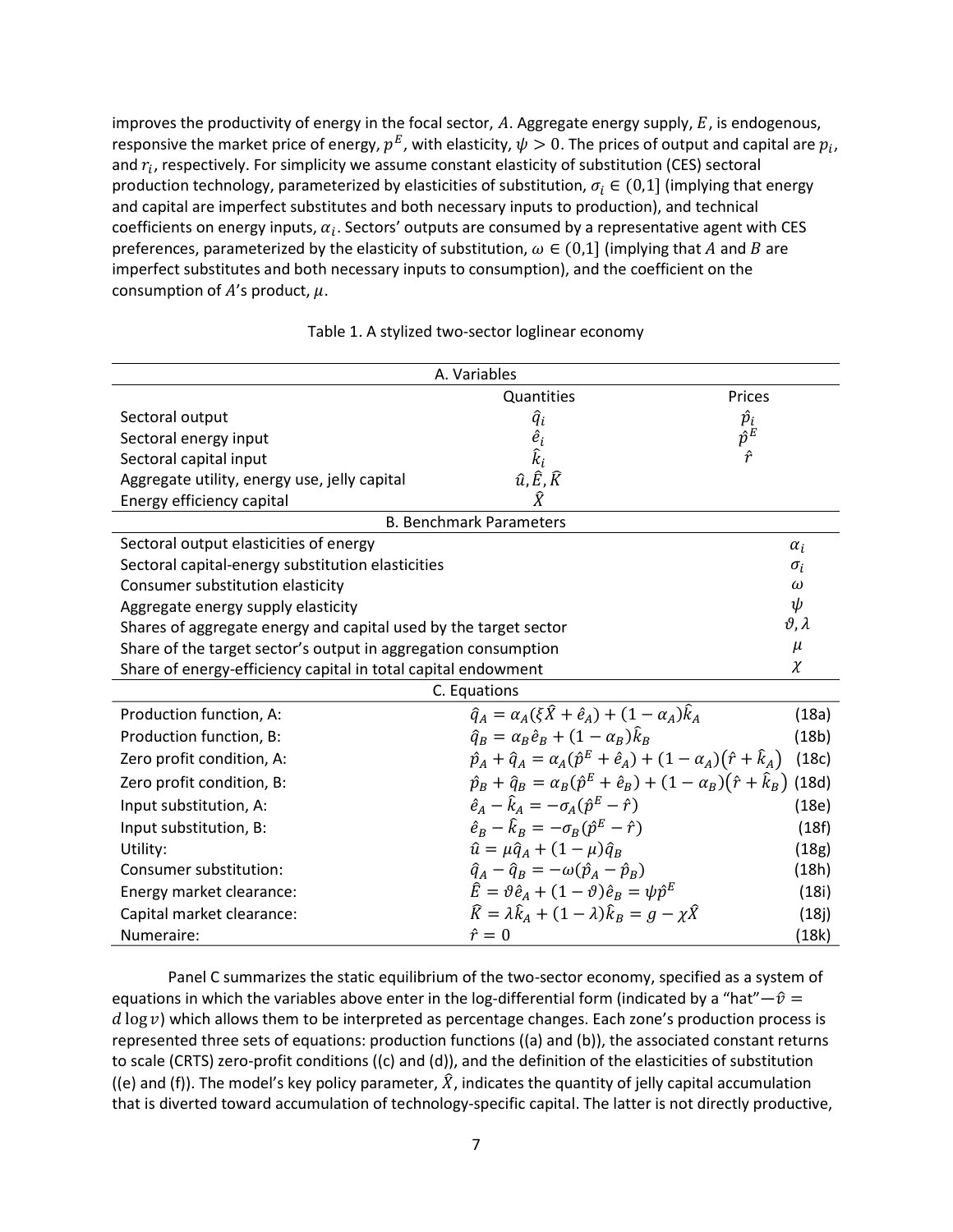but instead improves the target sector's energy efficiency according to the elasticity  $\xi > 0$ , resulting in energy-saving technological progress,  $\xi \hat{X}$ . To render the model algebraically tractable we treat the opportunity cost of efficiency improvement as falling on the entire economy through the channel of a reduced aggregate endowment of jelly capital—in (c) the cost of  $\hat{X}$  is not an argument to A's cost function. Consumers are represented by two equations, a representative utility function (g) denominated over the outputs of the sectors, and the definition of the elasticity of substitution in consumption (h). The boundary conditions of the economy are the supply-demand balances for energy and jelly capital ((i) and (j)), in which the parameters  $\vartheta$  and  $\lambda$  denote A's share of the respective aggregate endowments. The final condition (k) specifies the rental rate of capital as the numeraire.

There are two channels by which higher energy efficiency affects the economy. First, in the sector benefiting from the efficiency improvement,  $A$ , energy's marginal product exceeds its marginal opportunity cost. Thus, sector  $A$  spends an amount  $\alpha_A(\hat{p}^E+\hat{e}_A)$  on energy to gain a contribution to output of  $\alpha_A(\xi \hat X+\hat e_A)$ , while sector  $B$  spends an amount  $\alpha_B(\hat p^E+\hat e_B)$  but only gains  $\alpha_B\hat e_B$ . Consequently, A's relative output price declines and its relative output quantity rises, inducing intersectoral reallocation of energy and capital through the backward linkage of input prices, and changes in consumers' utility through the forward linkage of output quantities. The second channel is the economy-wide opportunity cost from diverting jelly capital to technology-specific capital. Starting off with a benchmark quantity of broad capital,  $K^{\ddagger}$ , accumulation is divided between jelly and energyefficiency varieties ( $dK$  and  $dX$ , respectively), delineating the tradeoff between economy-growing and energy-saving investments as

$$
g = \frac{dK + dX}{K^{\ddagger}} = \hat{K} + \chi \hat{X} \Rightarrow \hat{K} = g - \chi \hat{X}
$$

where  $\chi$  is technology-specific capital's benchmark share of broad capital. Larger  $\hat{X}$  thus induces slower growth of sectoral output supply and consumption, and welfare. Together, both channels act to shift the economy to a new, counterfactual equilibrium, which is the solution to the 11 linear equations in as many unknowns, { $\hat{p}_A$ ,  $\hat{q}_A$ ,  $\hat{p}_B$ ,  $\hat{q}_B$ ,  $\hat{e}_A$ ,  $\hat{e}_B$ ,  $\hat{k}_A$ ,  $\hat{k}_B$ ,  $\hat{p}^E$ ,  $\hat{r}$ ,  $\hat{u}$ }.

The analytical solution to the counterfactual equilibrium is algebraically too complicated to easily yield insights. To facilitate interpretation, in the analytical exposition that follows we consider a simplified version of the economy with common production technology in both sectors,  $\alpha_A = \alpha_B = \alpha$ and  $\sigma_A = \sigma_B = \sigma$ .

In our baseline no-policy BAU scenario, jelly capital accumulation proceeds unfettered by energy efficiency mandates ( $\hat{X} = 0$ ). An attractive feature of our model is that aggregate and sectoral capital stocks grow at the baseline rate ( $\hat k^{BAU}_A=\hat k^{BAU}_B=g$ ), while energy use grows more slowly,

$$
\hat{e}_A^{BAU} = \hat{e}_B^{BAU} = \hat{E}^{BAU} = \frac{\psi}{\sigma + \psi}g
$$
\n(19)

and the pace of growth of sectoral output and utility lies between those of energy and capital:

$$
\hat{u}^{BAU} = \hat{q}_A^{BAU} = \hat{q}_B^{BAU} = \left(1 - \frac{\alpha \sigma}{\sigma + \psi}\right)g\tag{20}
$$

An advantage of our model is that it allows us to disentangle the costs and benefits of energy-efficiency improvements. The cost-only case corresponds to a situation where investment in technology-specific capital is completely unproductive ( $\xi = 0$ ), while triggering a reduction the rate of jelly capital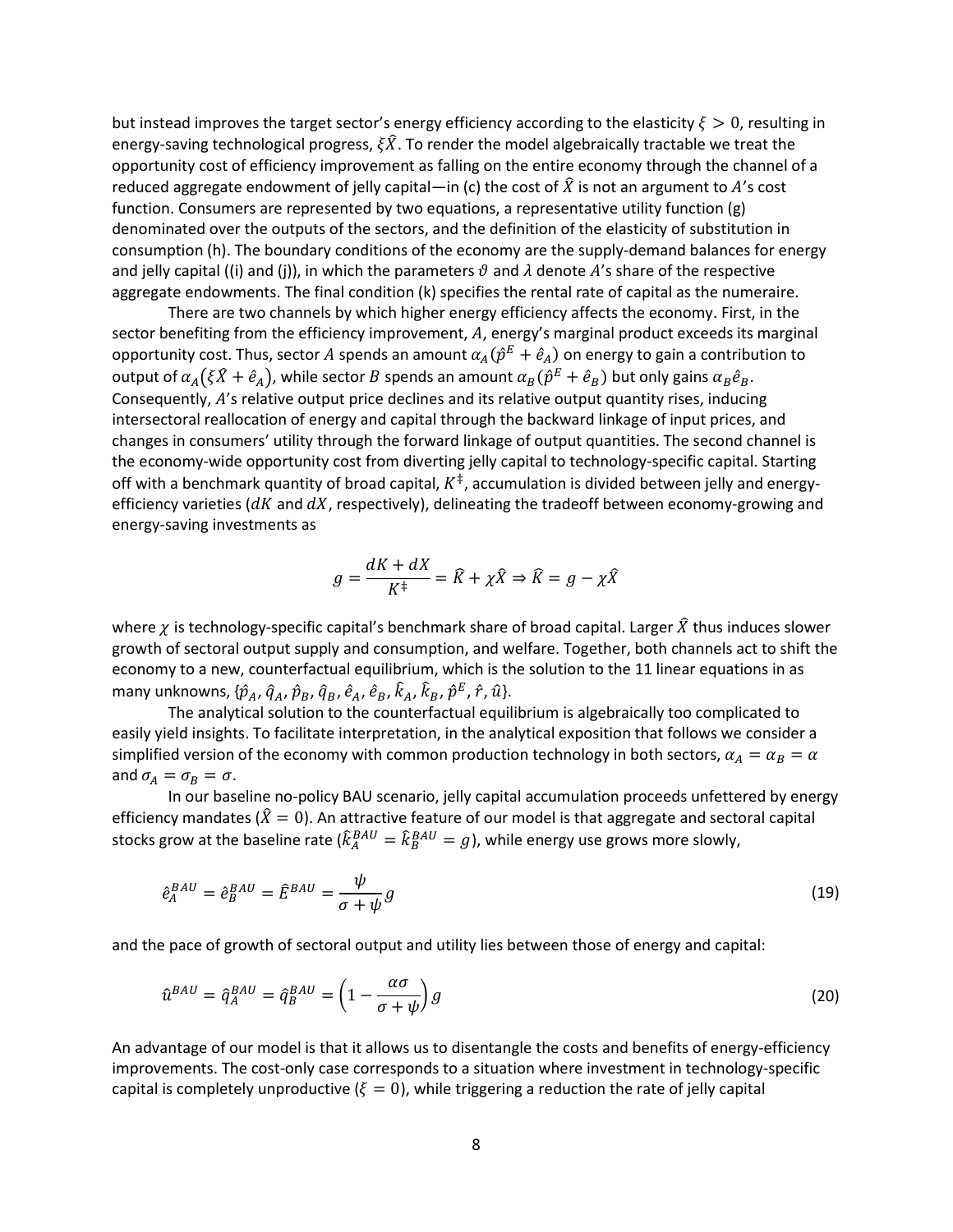accumulation— $\hat{X} > 0$  in eq. (1j). The benefit-only case corresponds to "manna from heaven" costless energy-saving innovation, represented by  $\hat{X} > 0$  in eq. (18a) and  $\hat{X} = 0$  in (18j). Henceforth, we use  $\Delta$  to denote the difference between the value of a variable in a counterfactual scenario and its corresponding value in the BAU scenario, which indicates the policy-induced change in the variable's growth rate.

Technology-specific capital investment's opportunity cost is the drag on aggregate capital accumulation ( $\Delta\widehat{K}^{Cost}=\Delta\widehat{k}^{Cost}_A=\Delta\widehat{k}^{Cost}_B=-\chi\widehat{X}$ ), which is associated with unambiguous declines in energy use, output and welfare below BAU growth rates

$$
\Delta \hat{E}^{Cost} = \Delta \hat{e}_A^{Cost} = \Delta \hat{e}_B^{Cost} = -\frac{\chi \psi}{\sigma + \psi} \hat{X} < 0 \tag{21}
$$

$$
\Delta \hat{u}^{Cost} = \Delta \hat{q}^{Cost}_A = \Delta \hat{q}^{Cost}_B = -\chi \left( 1 - \frac{\alpha \sigma}{\sigma + \psi} \right) \hat{X} < 0 \tag{22}
$$

Conversely, in the benefit-only case welfare always improves

$$
\Delta \hat{u}^{Benefit} = \frac{\alpha \xi}{\sigma + \psi} \{ \alpha \sigma \vartheta (1 - \omega) + (\sigma + \psi) \omega \mu + (\sigma (1 - \alpha) + \psi)(1 - \omega) \lambda \} \hat{X}
$$
(23)

simultaneous with unambiguous decline in the target sector's energy use and leakage which causes restof-economy energy consumption to unambiguously rise

$$
\Delta \hat{e}_A^{Benefit} = -\frac{\alpha \xi}{\sigma + \psi} \big( (1 - \vartheta)\sigma + (1 - \lambda)\psi \big) (1 - \omega)\hat{X} < 0 \tag{24}
$$

$$
\Delta \hat{e}_B^{Benefit} = \frac{\alpha \xi}{\sigma + \psi} (\vartheta \sigma + \lambda \psi)(1 + \omega)\hat{X} > 0
$$
\n(25)

This rebound effect means that the impact on aggregate energy use is ambiguous

$$
\Delta \hat{E}^{Benefit} = -\frac{\alpha \xi}{\sigma + \psi} (\vartheta - \lambda) \psi (1 - \omega) \hat{X}
$$
 (26)

with total energy consumption guaranteed to decline if the target sector's energy use as a share of aggregate energy consumption exceeds its capital input as a share of the aggregate capital endowment:

$$
\vartheta > \lambda \tag{27}
$$

Since policymakers have discretion regarding which economic activities will be subject to abatement measures, we assume that they define the target sectors in a way that satisfies this condition. But we shall see in the next section that this should not be taken for granted. The lesson is that (27) is a useful litmus test for policy design.

Bringing together benefits and costs, the change in welfare is proportional to accumulation of technology specific capital, but the constant of proportionality is of ambiguous sign

$$
\Delta \hat{u}^{NetBenefit} = \frac{1}{\sigma + \psi} \begin{cases} \alpha \sigma \chi + \alpha \xi (\sigma + \psi) [\omega \mu + (\sigma + \psi)(1 - \omega) \lambda] \\ + \alpha^2 \xi \sigma (\vartheta - \lambda)(1 - \omega) - \chi (\sigma + \psi) \end{cases} \hat{X}
$$
(28)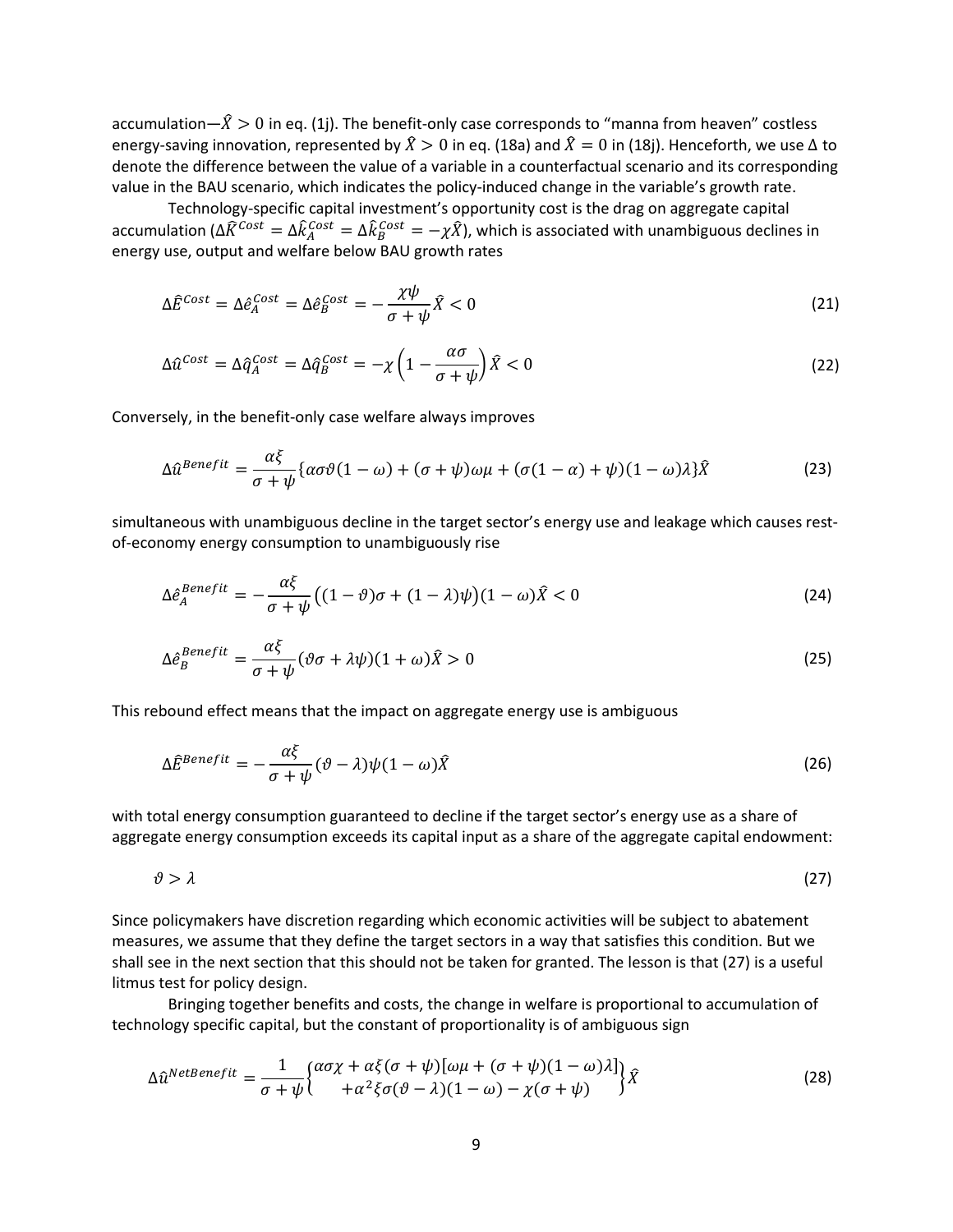Eq. (18g) sheds light on the origin of this result. Subject to the sufficient condition  $\alpha\xi\omega > \chi$ , technology policy affects welfare positively by expanding the target sector's output, and negatively by causing the remainder of the economy's output to contract:<sup>2</sup>

$$
\hat{u}^{NetBenefit} = \frac{\sigma(1-\alpha) + \psi}{\sigma + \psi} g + \underbrace{\mu(\mathcal{L} + (\alpha\xi\omega - \chi))\hat{X}}_{A \text{ channel}} - \underbrace{(1-\mu)\mathcal{L}\hat{X}}_{B \text{ channel}}
$$
\n(29)

The third term in this expression represents the economy-wide opportunity cost of efficiency investments that is typically absent from MAC curve analyses.

 Eq. (29) also highlights the fact that our highly simplified loglinear economy does not exhibit the concavity property that allows the expansion of technology-specific capital investment to be solved for as an endogenous variable—any  $\hat{X} > 0$  will generate either a gain or loss in welfare relative to the baseline, depending on the value of the parameters. Below we emphasize that the value of  $\hat{X}$  does determine the absolute magnitude of energy saving and abatement. In particular, energy efficiency improvement is welfare enhancing if the productivity elasticity of technology-specific capital investment is positive and sufficiently large, clearing the hurdle

$$
\xi^{\dagger} = \xi|_{\Delta \hat{u}^{NetBenefit} = 0} = \frac{\chi((1 - \alpha)\sigma + \psi)}{\alpha \{\alpha \sigma (1 - \omega)\vartheta + (\sigma + \psi)\omega\mu + (\sigma(1 - \alpha) + \psi)(1 - \omega)\lambda\}} > 0 \tag{30}
$$

As we go on to elaborate below, whether the value of  $\bar{\xi}$  derived from bottom-up analysis exceeds the macroeconomically-determined  $\xi^{\dagger}$  is a key indicator of the likelihood of energy efficiency policies exerting a drag on projected economic growth.

The target sector consumes less energy

$$
\Delta \hat{e}_{A}^{NetBenefit} = \frac{-1}{\sigma + \psi} \{ \chi \psi + \alpha \xi \big( (1 - \vartheta)\sigma + (1 - \lambda)\psi \big) (1 - \omega) \} \hat{X} < 0 \tag{31}
$$

We note that the IPF affects, but does not completely determine, the ex-post elasticity of target-sector energy saving with respect to technology-specific capital investment; its influence is modulated by the elasticities of substitution and energy supply. The change in rest-of-economy energy use is ambiguous,

$$
\Delta \hat{e}_{B}^{NetBenefit} = \frac{-1}{\sigma + \psi} \{ \chi \psi - \alpha \xi (\vartheta \sigma + \lambda \psi)(1 - \omega) \} \hat{X}
$$
 (32)

declining if the benchmark fraction of aggregate capital formation allocated to energy efficient technologies is sufficiently large relative to the elasticity of technology-specific capital's productivity. The latter condition plays a key role in the response of aggregate energy consumption:

$$
\Delta \hat{E}^{NetBenefit} = -\frac{\psi}{\sigma + \psi} \left( \chi + \alpha \xi (\vartheta - \lambda)(1 - \omega) \right) \hat{X}
$$
\n(33)

While (24) is a sufficient condition for aggregate energy conservation, the necessary condition is that the productivity elasticity clears a hurdle defined by the weighted difference between the benchmark shares

 $\overline{a}$  $L^2 L = \frac{\alpha}{\sigma + \psi} \{ \alpha \xi \sigma (\vartheta - \lambda) (1 - \omega) + \sigma \chi + \lambda \xi (\sigma + \psi) (1 - \omega) \}$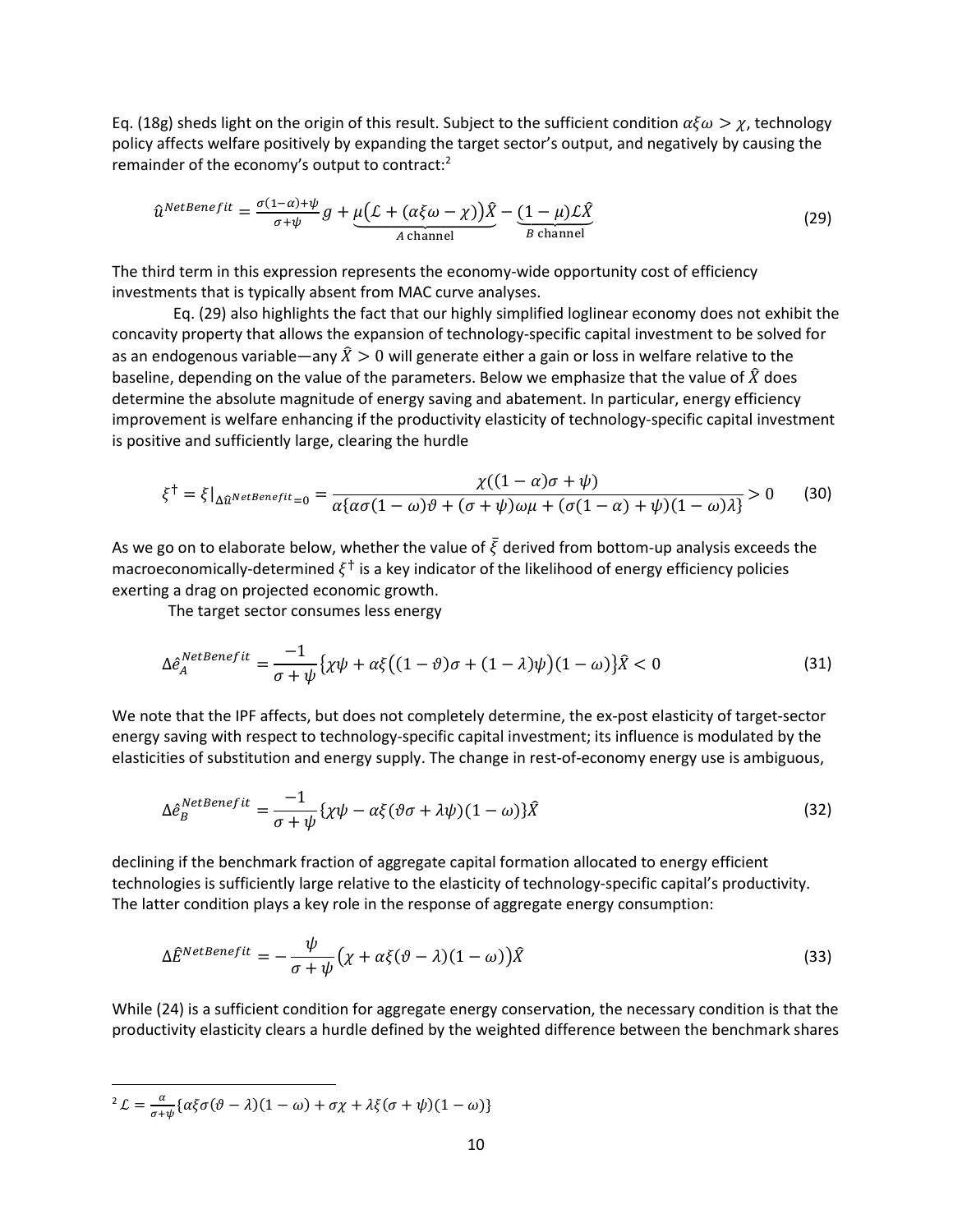of the aggregate capital endowment demanded by the target sector and invested in efficiency improvement:

$$
\xi > \frac{1}{\alpha \vartheta} \left( \lambda - \frac{\chi}{1 - \omega} \right) \tag{34}
$$

Note that if the economy is already sufficiently intensive in technology-specific capital in the baseline (i.e.,  $\chi > \lambda(1-\omega)$ ) further investment is guaranteed to bring about a fall in total energy use, even if the productivity elasticity is negligible. This is simply the cost channel at work, achieving reductions in energy use and emissions by sacrificing capital accumulation and output growth.<sup>3</sup>

We are now in a position to clarify the link between the bottom-up and top-down estimates of the cost of CO<sub>2</sub> abatement discussed in previous sections. Recall that the hallmark of no-regrets technology options is elastic substitution of capital for energy that enables the target sector's energy input demand and cost to decline by a larger amount than its capital input and cost increase, yielding negative cost MAC curve segments, and, presumably, a reduction in the sector's cost of production. The setup of the present model arrives at a similar result via a slightly different route: because the sector does not incur the cost of technology specific capital investment declines, the input and cost of jelly capital and energy both decline. In addition to (31),  $\Delta\hat{p}^{E,NetBenefit} < 0$  and  $\Delta\hat{k}^{NetBenefit}_A < 0$ . If investments in energy efficiency are sufficiently productive the target sector likely benefits from an expansion in output (subject to conditions associated with  $(29)$ ).  $A'$ s output price declines

$$
\Delta \hat{p}_A^{NetBenefit} = -\frac{\alpha}{\sigma + \psi} (\chi + \xi(\sigma + \psi) + \alpha \xi(\vartheta - \lambda)(1 - \omega)) \hat{X}
$$
\n(35)

moreover it does so by an amount that exceeds the increase in output, leading to a decline in the overall cost of production. Eq. (29) drives home the fact that even if we only deduct the technology-specific capital that benefits from the stock of productive capital available to the rest of the economy, the cost output forgone as a consequence can easily outweigh the benefit to the target sector, triggering an aggregate welfare loss.

In international climate agreements, the discussion of allowing developing countries headroom to continue to expand emissions, albeit less rapidly than under BAU conditions (Jacoby et al, 1998), raises the question of what policies will be required to enable the economy's energy use to actually decline. We close by considering the level of the mandate necessary to achieve reductions in energy use and emissions in absolute terms, not merely relative to the baseline. The relevant condition is  $\hat{E}^{NetBenefit}$  < 0, from which we derive the threshold investment in technology-specific capital:

$$
\hat{X}^{\dagger} = \frac{g}{\chi + \alpha \xi (\vartheta - \lambda)(1 - \omega)}\tag{36}
$$

Subject to our now-familiar sufficient condition, the intuitive result is that a less stringent policy is required the slower the baseline rate of economic growth, the higher the productivity and the larger the benchmark share of technology-specific capital, the more energy intensive the target sector, and the smaller the elasticity of substitution between the outputs of the target sector and the rest of the economy. Finally, we ask whether stabilizing emissions forecloses the possibility of economic growth in absolute terms. Surprisingly, once (27) is satisfied, the answer is unequivocally no:

<sup>&</sup>lt;sup>3</sup> This is easily verified by setting  $\xi = 0$  in (31) and simplifying to obtain eq. (21).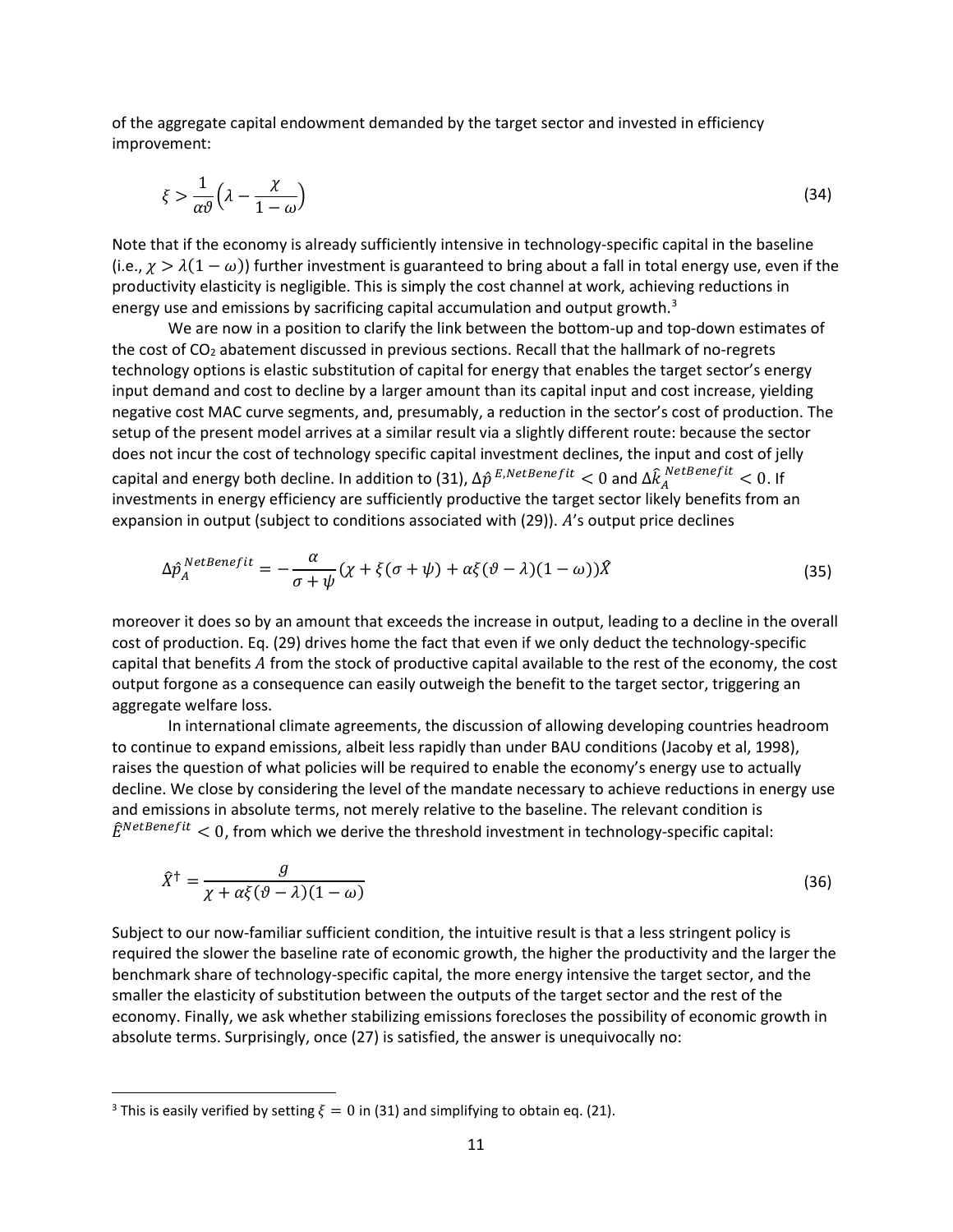$$
\hat{u}^{NetBenefit}|_{\hat{X}=\hat{X}^{\dagger}} = \frac{\alpha\xi(\omega\mu + (1-\omega)\vartheta)}{\chi + \alpha\xi(\vartheta - \lambda)(1-\omega)}g > 0
$$
\n(37)

In the following section we further examine the implications of our analysis, drawing on realworld green growth policies as a case study.

### 3. Policy Application: Energy-Efficiency Improvements in Georgia and Armenia

We use our analytical general equilibrium model to investigate the economic consequences of strategies to improve energy efficiency in Armenia and Georgia, where investments mandates are a major component of energy policy. Both countries depend on imports to meet domestic demand for petroleum and natural gas, which together account for more than two-thirds of their total primary energy supply, and are major sources of GHG emissions and local air pollution. Both nations have established programs to implement energy efficiency measures in major energy consuming sectors such as buildings, industries and transportation. Large-scale deployment of energy efficient technologies by the private sector remains limited and reliant on an array of government supports, raising the question of how constrained public budgets may be optimally allocated across technologies and industries. Stage (i) scoping evaluations have identified the main technology options in target sectors, and, based on their characteristics construct MAC curves (Timilsina et al, 2017), but do not go as far as characterizing the effects of energy efficiency improvements on macroeconomic outcomes. This is what we now do, using the analytical model of section 2.4.

#### 3.1. Energy Efficiency Improvement: Technology Options and the Capital-Energy Substitution

Figure 1 provides details of the policy setting, summarizing the discrete technology options and their encompassing sectors analyzed by Timilsina et al (2017).<sup>4</sup> In our analytical model, these activities correspond to the target sector,  $A$ . The figure also shows the associated MAC curves. Their striking feature is the overwhelming preponderance of no-regrets options, primarily in the areas of residential appliances and insulation, which indicate potential for long-run discounted abatement in the amount of  $0.67$  MTCO<sub>2</sub> in Armenia and 6 MTCO<sub>2</sub> in Georgia at or below zero net cost.

Figure 2 elucidates the energy-efficiency improvement scenarios over the 2015-2034 policy horizon that underlie the MAC curves above, showing the assumed trajectories of energy efficient technology varieties relative to the baseline scenario. A substantial fraction of the assumed total abatement arises from technology options whose energy efficiency can only be increased at a significant capital cost premium (e.g., lighting in Georgia's commercial sector and both countries' commercial sectors). These options highlight the fact that although the cost reductions from energy savings outweigh the associated additional capital cost, leading to negative discounted net total costs by eq. (5), obtaining these energy savings nonetheless requires substantial investment, which in turn raises the possibility of large opportunity costs. The balance between energy savings and investment costs is captured by the capital-energy elasticities, which by eqs. (10) and (13) reflect the downward slope of the loci, and indicate the potential for the largest energy saving "bang" for the lowest direct cost "buck". Energy savings are almost uniformly inelastic, with Armenia's slate of technologies being smaller, but generally far more productive than the options available to Georgia, resulting in an aggregate capitalenergy elasticity nearly 4 times as large.

<sup>&</sup>lt;sup>4</sup> Data consist of  $(\ell_\theta,\ell_\theta^*),$   $(h_\theta,h_\theta^*),$   $(\phi_{e,\theta},\phi_{e,\theta}^*)$  and  $\varepsilon_{e,\theta}$  and assumptions about  $\overline{PF}_{e}$ ,  $\langle x_\theta,x_\theta^* \rangle$  and the discount rate (7.5%), which is used to calculate  $\rho$ .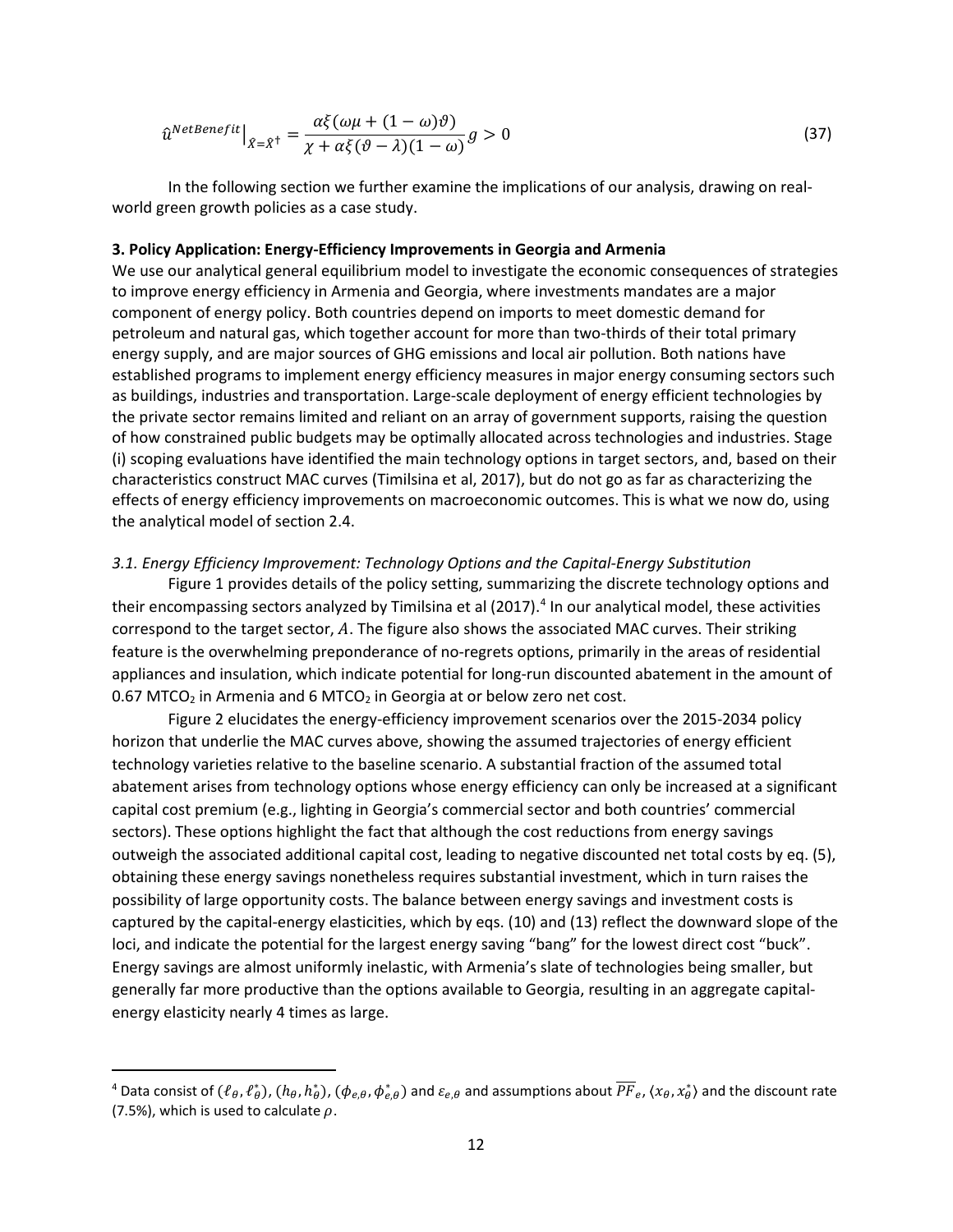#### 3.2 Numerical Analysis

 $\overline{a}$ 

 To illustrate the implications of our model, we numerically parameterize the economy in Table 1 using input-output accounts for Armenia and Georgia tabulated taken from version 8 of the Global

|                         | Armenia                            | Georgia      |            |  |  |
|-------------------------|------------------------------------|--------------|------------|--|--|
|                         | Residential Commercial Residential |              | Commercial |  |  |
| <b>Building Shell</b>   |                                    |              |            |  |  |
| Windows                 |                                    | Ñ            |            |  |  |
| Roof Insulation         |                                    |              |            |  |  |
| Wall Insulation         |                                    | $\checkmark$ |            |  |  |
| Insulation (general)    |                                    |              |            |  |  |
| Lighting                |                                    |              |            |  |  |
| Appliances              |                                    |              |            |  |  |
| <b>Washing Machines</b> |                                    | Ñ            |            |  |  |
| Refrigerators           |                                    |              |            |  |  |
| Televisions             |                                    |              |            |  |  |
| <b>Air Conditioning</b> |                                    |              |            |  |  |

Figure 1. Energy Efficiency in Armenia and Georgia: Technologies and Marginal CO<sub>2</sub> Abatement Costs



Trade Analysis Project (GTAP) database (Narayanan et al, 2012). The target sector is assumed to be an aggregate of services<sup>5</sup> and private dwellings. The latter is problematic because in the economic accounts only capital, not energy is used in the production of housing services—by convention, energy use associated with residential buildings is included in the final demand vector. To construct a more precise estimates of the model parameters we adjusted the input-output tables by attributing final use of energy associated with buildings into the dwellings sector.<sup>6</sup>

<sup>&</sup>lt;sup>5</sup> We aggregated Communication, Financial services, Insurance, Business services, Recreational and other services and Public Administration, Defense, Education, Health.

<sup>&</sup>lt;sup>6</sup> We assumed that building energy use accounted for 90% of final consumers' demands for electricity, natural gas and coal, and, following Paltsev et al (2004), 10% of those for oil & gas and refined petroleum.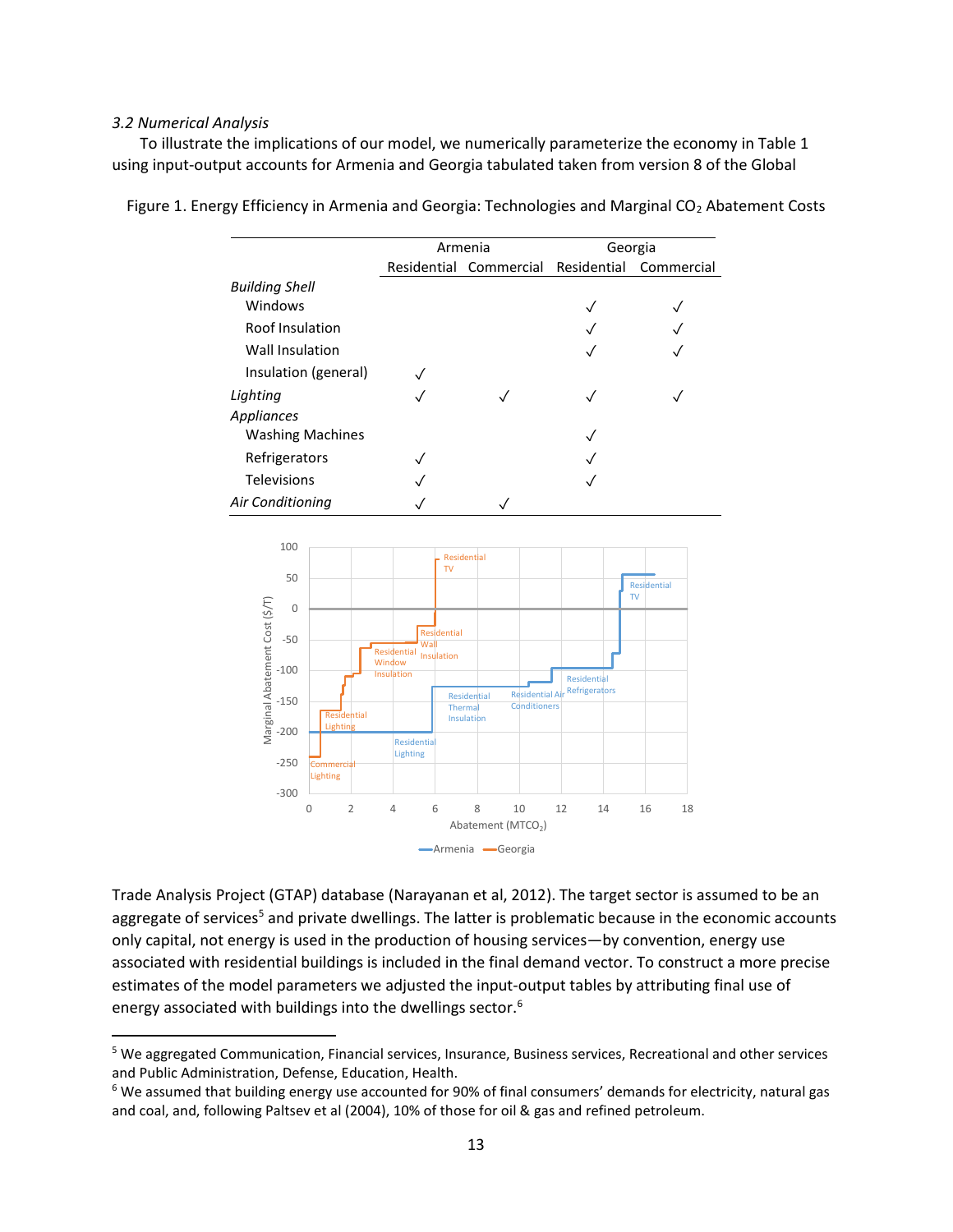

Figure 2. Technology Penetration and Capital-Energy Substitution in Armenia and Georgia

|                         |                        | Armenia | Georgia     |            |  |  |
|-------------------------|------------------------|---------|-------------|------------|--|--|
|                         | Residential Commercial |         | Residential | Commercial |  |  |
| <b>Building Shell</b>   |                        |         |             |            |  |  |
| Windows                 |                        |         | 0.026       | 0.056      |  |  |
| Roof Insulation         |                        |         | 0.015       | 0.055      |  |  |
| Wall Insulation         |                        |         | 0.034       | 0.085      |  |  |
| Insulation (general)    |                        |         |             |            |  |  |
| Lighting                | 0.156                  | 0.716   | 0.060       | 0.010      |  |  |
| Appliances              |                        |         |             |            |  |  |
| <b>Washing Machines</b> |                        |         | 0.215       |            |  |  |
| Refrigerators           | 1.621                  |         | 0.244       |            |  |  |
| Televisions             | 0.400                  |         | 0.398       |            |  |  |
| Air Conditioning        | 0.132                  | 0.510   |             |            |  |  |
| Aggregate               |                        | 0.474   |             | 0.130      |  |  |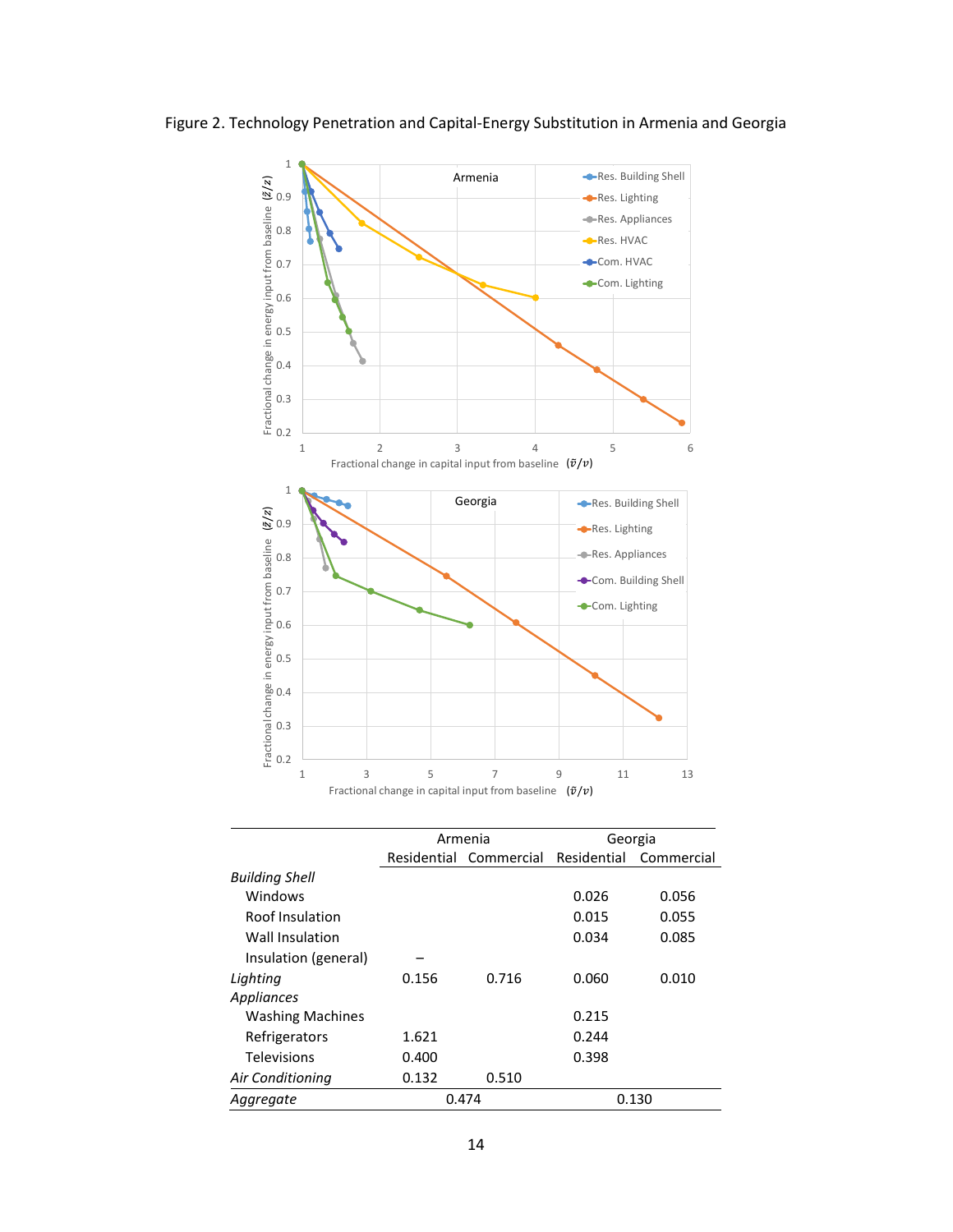The parameter values, summarized in Table 3, highlight the differences in the structure of the two economies. Both economies grow at similar rates of 3-4% per annum, and the benchmark fractions of capital input devoted to improving energy efficiency are also similar and small, around 5%, hinting at the scope for advanced technology penetration. The target commercial and private dwellings sectors are a significant fraction of total consumption (less than 35% in Georgia and 20% in Armenia). Energy's share of total production cost is small in both the target and rest-of-economy sectors, less than 12%. However, compared to Georgia, the energy intensity of Armenia's target sectors is twice as large, while that of the rest of the economy is 75% as large. Similarly, the fraction of aggregate energy consumption accounted for by the target sectors is larger in Armenia by one-third. The biggest difference is fraction of aggregate capital accounted for by the target sectors: Georgia's share exceeds 50%, over twice as large as Armenia's. Crucially, this means that our key sufficient condition (27) is satisfied for Armenia, but not for Georgia, suggesting that all of its energy savings and abatement will arise via the output growth-limiting cost channel, with correspondingly more negative welfare consequences.

Table 3. Parameterization of the economic model for Armenia and Georgia

|         |      | $\alpha$ a | $\alpha_B$ | <b>16</b> |      |      |       |
|---------|------|------------|------------|-----------|------|------|-------|
| Armenia | J.20 | 0.16       | 0.09       | 0.22      | 0.35 | 0.04 | 0.033 |
| Georgia | 0.34 | ა.04       | 0.12       | 0.52      | 0.39 | 0.05 | 0.037 |

Table 4 summarizes the characteristics of the baseline trajectory. Utility, sectoral output, and aggregate and sectoral capital all grow at similar rates (2.8-3.3% in Armenia and 3.4-3.8% in Georgia), and vary only slightly over different combinations of values of the elasticity of substitution. Sectoral output prices are stable, growing an order of magnitude more slowly, but are relatively more responsive to variation in substitution possibilities (0.2-0.4% in Armenia and 0.1-0.6% in Georgia). Sectoral and aggregate energy use expand more slowly than the capital stock, with growth rates that are declining in the elasticity of energy-capital substitution and increasing in the elasticity of energy supply (1.1-2.8% in Armenia and 1.2-3.2% in Georgia).

|                 |                 |                 | Armenia         |                 |                 |                 | Georgia         |                 |
|-----------------|-----------------|-----------------|-----------------|-----------------|-----------------|-----------------|-----------------|-----------------|
|                 | $\psi = 0.5$    | $\psi = 0.5$    | $\psi = 0.5$    | $\psi = 1.25$   | $\psi = 0.5$    | $\psi = 0.5$    | $\psi = 0.5$    | $\psi = 1.25$   |
|                 | $\omega = 0.25$ | $\omega = 0.75$ | $\omega = 0.75$ | $\omega = 1$    | $\omega = 0.25$ | $\omega = 0.75$ | $\omega = 0.75$ | $\omega = 1$    |
|                 | $\sigma = 0.75$ | $\sigma = 1$    | $\sigma = 0.25$ | $\sigma = 0.25$ | $\sigma = 0.75$ | $\sigma = 1$    | $\sigma = 0.25$ | $\sigma = 0.25$ |
| û               | 3.1             | 3.1             | 3.2             | 3.3             | 3.5             | 3.4             | 3.6             | 3.6             |
| $\widehat{q}_A$ | 3.0             | 3.0             | 3.0             | 3.1             | 3.5             | 3.4             | 3.6             | 3.6             |
| $\widehat{q}_B$ | 3.1             | 3.1             | 3.2             | 3.3             | 3.4             | 3.4             | 3.5             | 3.6             |
| $\hat{e}_A$     | 1.4             | 1.1             | 2.1             | 2.7             | 1.5             | 1.2             | 2.5             | 3.1             |
| $\hat{e}_B$     | 1.3             | 1.1             | 2.2             | 2.8             | 1.5             | 1.2             | 2.5             | 3.1             |
| $\hat{k}_A$     | 3.4             | 3.3             | 3.2             | 3.2             | 3.7             | 3.7             | 3.7             | 3.7             |
| $\widehat{k}_B$ | 3.3             | 3.3             | 3.3             | 3.3             | 3.7             | 3.7             | 3.7             | 3.7             |
| $\widehat{E}$   | 1.3             | 1.1             | 2.2             | 2.8             | 1.5             | 1.2             | 2.5             | 3.1             |
| $\widehat{K}$   | 3.3             | 3.3             | 3.3             | 3.3             | 3.7             | 3.7             | 3.7             | 3.7             |
| $\hat{p}_A$     | 0.4             | 0.3             | 0.7             | 0.3             | 0.3             | 0.3             | 0.5             | 0.3             |
| $\hat{p}_B$     | 0.2             | 0.2             | 0.4             | 0.2             | 0.4             | 0.3             | 0.6             | 0.3             |
| $\hat{p}^E$     | 2.7             | 2.2             | 4.4             | 2.2             | 3.0             | 2.5             | 5.0             | 2.5             |

Table 4. Business as usual growth rates (%) under different parameterizations of the economy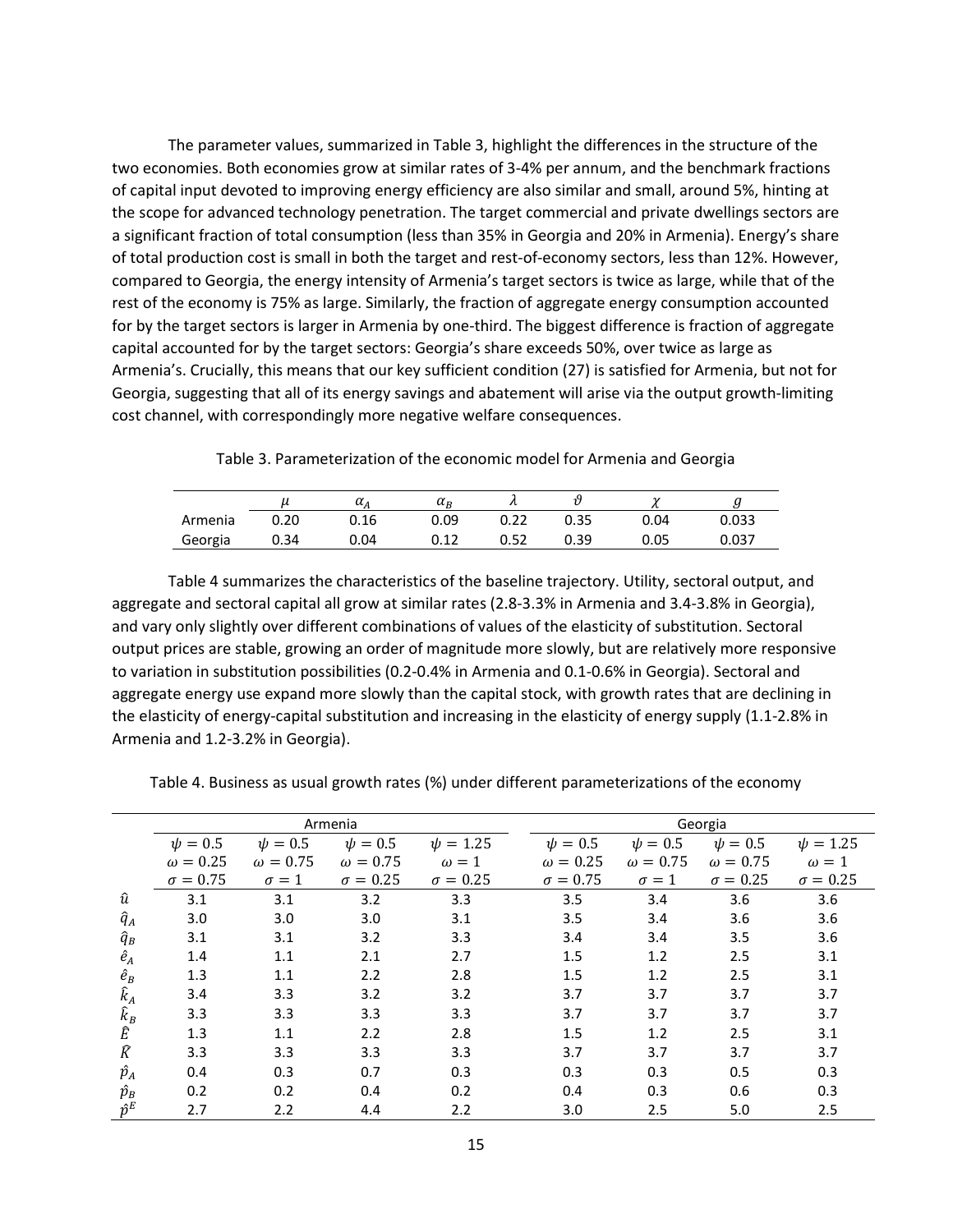# Table 5. Change in growth rates of economic variables from BAU with 50% expansion of energy efficiency investment ( $\hat{X}$  = 0.5) under different parameterizations

|                        |                 |                 | Armenia         |                 | Georgia         |                 |                 |                 |  |  |
|------------------------|-----------------|-----------------|-----------------|-----------------|-----------------|-----------------|-----------------|-----------------|--|--|
|                        | $\psi = 0.5$    | $\psi = 0.5$    | $\psi = 0.5$    | $\psi = 1.25$   | $\psi = 0.5$    | $\psi = 0.5$    | $\psi = 0.5$    | $\psi = 1.25$   |  |  |
|                        | $\omega = 0.25$ | $\omega = 0.75$ | $\omega = 0.75$ | $\omega = 1$    | $\omega = 0.25$ | $\omega = 0.75$ | $\omega = 0.75$ | $\omega = 1$    |  |  |
|                        | $\sigma = 0.75$ | $\sigma = 1$    | $\sigma = 0.25$ | $\sigma = 0.25$ | $\sigma = 0.75$ | $\sigma = 1$    | $\sigma = 0.25$ | $\sigma = 0.25$ |  |  |
| $\xi^{\dagger}$        | 0.99            | 1.05            | 1.10            | 1.15            | 0.95            | 1.12            | 1.16            | 1.31            |  |  |
| $\Delta \hat{q}_A$     | 1.55            | 4.93            | 5.21            | 7.21            | 0.81            | 2.86            | 2.95            | 4.46            |  |  |
| $\Delta \widehat{q}_B$ | $-0.39$         | $-1.25$         | $-1.32$         | $-1.82$         | $-0.45$         | $-1.59$         | $-1.65$         | $-2.49$         |  |  |
| $\Delta \hat{e}_A$     | $-4.77$         | $-2.02$         | $-2.71$         | $-1.49$         | $-3.13$         | $-1.69$         | $-2.52$         | $-2.13$         |  |  |
| $\Delta \hat{e}_B$     | 1.04            | 0.04            | $-0.68$         | $-1.55$         | 0.64            | $-0.21$         | $-0.96$         | $-2.12$         |  |  |
| $\Delta \hat{k}_A$     | $-6.35$         | $-3.44$         | $-3.42$         | $-1.79$         | $-4.37$         | $-3.27$         | $-3.3$          | $-2.56$         |  |  |
| $\Delta \hat{k}_B$     | $-0.54$         | $-1.38$         | $-1.38$         | $-1.85$         | $-0.60$         | $-1.78$         | $-1.74$         | $-2.54$         |  |  |
| ΔÊ                     | $-1.05$         | $-0.71$         | $-1.41$         | $-1.52$         | $-0.83$         | $-0.79$         | $-1.57$         | $-2.12$         |  |  |
| $\Delta \widehat K$    | $-1.84$         | $-1.84$         | $-1.84$         | $-1.84$         | $-2.55$         | $-2.55$         | $-2.55$         | $-2.55$         |  |  |
| $\Delta \hat{p}_A$     | $-7.98$         | $-8.37$         | $-8.96$         | $-9.14$         | $-5.22$         | $-6.12$         | $-6.51$         | $-7.16$         |  |  |
| $\Delta \hat{p}_B$     | $-0.19$         | $-0.13$         | $-0.26$         | $-0.11$         | $-0.20$         | $-0.19$         | $-0.38$         | $-0.20$         |  |  |
| $\Delta \hat{p}^E$     | $-2.10$         | $-1.41$         | $-2.82$         | $-1.22$         | $-1.65$         | $-1.57$         | $-3.13$         | $-1.70$         |  |  |
|                        |                 |                 |                 |                 |                 |                 |                 |                 |  |  |

A. Productivity elasticities that guarantee no welfare loss

B. Productivity elasticities estimated based on Timilsina et al (2017)

|                        |                 |                 | Armenia ( $\xi = 0.47$ ) |                 |                 |                 | Georgia ( $\xi = 0.13$ ) |                 |
|------------------------|-----------------|-----------------|--------------------------|-----------------|-----------------|-----------------|--------------------------|-----------------|
|                        | $\psi = 0.5$    | $\psi = 0.5$    | $\psi = 0.5$             | $\psi = 1.25$   | $\psi = 0.5$    | $\psi = 0.5$    | $\psi = 0.5$             | $\psi = 1.25$   |
|                        | $\omega = 0.25$ | $\omega = 0.75$ | $\omega = 0.75$          | $\omega = 1$    | $\omega = 0.25$ | $\omega = 0.75$ | $\omega = 0.75$          | $\omega = 1$    |
|                        | $\sigma = 0.75$ | $\sigma = 1$    | $\sigma = 0.25$          | $\sigma = 0.25$ | $\sigma = 0.75$ | $\sigma = 1$    | $\sigma = 0.25$          | $\sigma = 0.25$ |
| Δû                     | $-0.9$          | $-0.94$         | $-1.01$                  | $-1.07$         | $-2.05$         | $-2.08$         | $-2.17$                  | $-2.25$         |
| $\Delta \hat{q}_A$     | $-0.15$         | 1.29            | 1.27                     | 1.91            | $-1.94$         | $-1.76$         | $-1.86$                  | $-1.82$         |
| $\Delta \widehat{q}_B$ | $-1.09$         | $-1.51$         | $-1.59$                  | $-1.82$         | $-2.11$         | $-2.26$         | $-2.35$                  | $-2.49$         |
| $\Delta \hat{e}_A$     | $-2.68$         | $-1.25$         | $-1.83$                  | $-1.49$         | $-1.30$         | $-0.95$         | $-1.80$                  | $-2.13$         |
| $\Delta \hat{e}_B$     | 0.12            | $-0.32$         | $-1.00$                  | $-1.55$         | $-0.80$         | $-0.78$         | $-1.61$                  | $-2.12$         |
| $\Delta \hat{k}_A$     | $-4.01$         | $-2.56$         | $-2.48$                  | $-1.79$         | $-2.79$         | $-2.63$         | $-2.64$                  | $-2.56$         |
| $\Delta \hat{k}_B$     | $-1.21$         | $-1.63$         | $-1.65$                  | $-1.85$         | $-2.29$         | $-2.46$         | $-2.45$                  | $-2.54$         |
| ΔÊ                     | $-0.89$         | $-0.66$         | $-1.30$                  | $-1.52$         | $-0.99$         | $-0.84$         | $-1.68$                  | $-2.12$         |
| $\Delta \widehat K$    | $-1.84$         | $-1.84$         | $-1.84$                  | $-1.84$         | $-2.55$         | $-2.55$         | $-2.55$                  | $-2.55$         |
| $\Delta \hat{p}_A$     | $-3.93$         | $-3.85$         | $-4.05$                  | $-3.84$         | $-0.91$         | $-0.88$         | $-1.05$                  | $-0.88$         |
| $\Delta \hat{p}_B$     | $-0.16$         | $-0.12$         | $-0.24$                  | $-0.11$         | $-0.24$         | $-0.20$         | $-0.40$                  | $-0.20$         |
| $\Delta \hat{p}^E$     | $-1.77$         | $-1.31$         | $-2.60$                  | $-1.22$         | $-1.99$         | $-1.68$         | $-3.37$                  | $-1.70$         |

Table 5 summarizes the changes from the baseline equilibrium induced by energy efficiency investment in the target sectors. Our representative policy is a 50% increase in aggregate technologyspecific capital.<sup>7</sup> The economy's responses are shown for two scenarios for the productivity elasticity, in Panel A the hurdle values specified in eq. (26) as a function of the parameters, and in Panel B the values of  $\xi$  implied by Timilsina et al's (2017) bottom-up calculations. A key result of this numerical exercise is

<sup>&</sup>lt;sup>7</sup> Although not an exact analogue because of our aggregation procedure, this policy shock is similar to the increase in technology specific capital costs experienced by Armenia in 2023 and Georgia in 2034 under Timilsina et al's (2016) scenarios.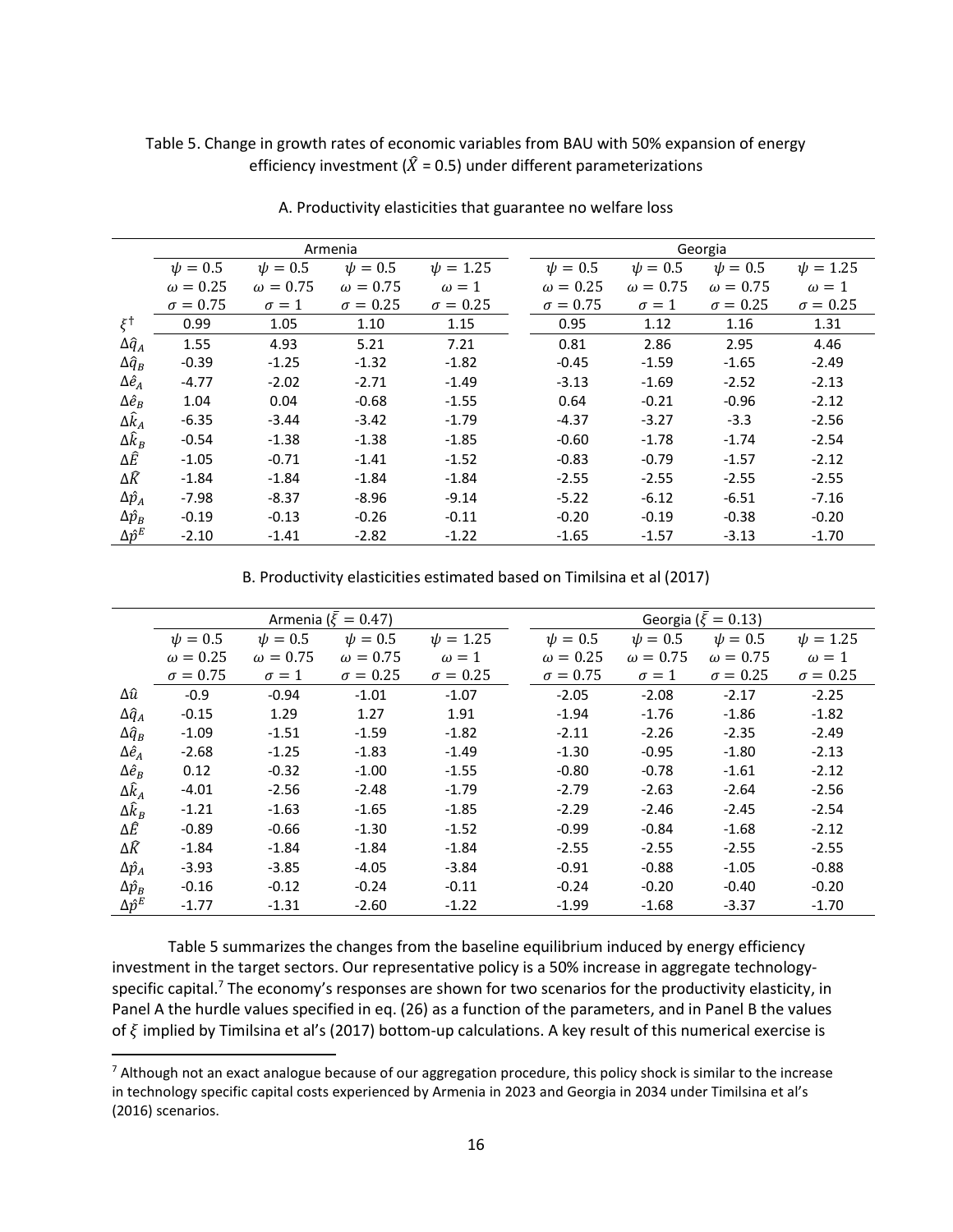the values of  $\xi^{\dagger}$  in Panel A, which demonstrate that efficiency investments have to be highly productive to avoid incurring a welfare loss: for Armenia (Georgia),  $\xi^{\dagger}$  lies in the range 0.99-1.15 (0.95-1.31).

Under these conditions, the variables whose change from the BAU are most sensitive to investment are the inputs of energy and jelly capital to the target sector, as well as the target sector's output price, all of whose responses are negative. The sole variable whose change is consistently positive is the output of the target sector. This effect is smaller in Georgia, a consequence of the reduced efficacy of the benefit channel due to the fact that  $\vartheta < \lambda$ . Over a broad range of parameter values both sectors' use of energy declines, with the elasticity of abatement in the target sector being twice as large as in the rest of the economy. Energy- and emission leakage is positive when the elasticity of substitution between consumption of the sectors' outputs is small, and negative otherwise (cf Baylis et al, 2014).

The patterns of responses in Panel B differ in many respects. Most consequential is the magnitude of the empirically-derived productivity elasticities, one-tenth to one-half as large as those in Panel A. Not surprisingly, energy efficiency mandates end up reducing welfare, by 0.9-2.3%. The lower productivity of energy efficiency investments are associated with a smaller expansion of the target sector's output, with declines for small values of the consumption elasticity of substitution in Armenia, and for all values of the parameters in Georgia. Symmetrically, the decline in the target sector's output price is considerably smaller. As  $\omega \to 1$  the responses of the remaining variables are similar to those in Panel A, while for small values of this elasticity the response of the target sector's energy use and abatement is half as large.

Lastly, comparison of Tables 4 and 5 reveals that the representative policy above is not stringent enough to stabilize energy use and emissions. Evaluating eq. (36) using the parameterizations in Tables 3 and 5 reveals that achieving such abatement necessitates increases in technology-specific capital of 75- 90% in Armenia and 73-75% in Georgia.<sup>8</sup> The upshot is severe adverse growth consequences: although the rate of change of utility remains positive in both economies, relative to Table 3 it declines by half in Armenia (1.3-1.8%) and more than four fifths in Georgia (0.4-0.9%). The magnitude of these welfare losses is unsurprising when one considers that the policy attempts to curtail the entire economy's expansion in energy use by increasing efficiency in the commercial and residential sectors that account for 16% and 11% of total consumption. Given the potential for abundant low-cost emission reductions industry, electric power and transportation, our result begs the question whether substantial emission reductions might not be more cost-effectively achieved using policies that incentivize abatement across a broader range of sectors—e.g., an economy-wide carbon tax. The answer awaits future research.

#### 4. Discussion and Conclusions

In this chapter we have developed a conceptual framework connect bottom-up engineering and top-down macroeconomic analyses of the economic and environmental effects of technology strategies to improve energy efficiency while preserving economic growth. Our simple innovation is to utilize raw data from the technology penetration scenarios that underlie the construction of MAC curves to recast technology policies as the substitution of more costly capital input for energy and emissions. Bottom-up MAC curves almost always feature apparent negative total cost technology options for which increases in direct cost associated with inputs of capital are outweighed by reductions in cost associated with savings on inputs of energy. Summarizing the dynamics of the penetration of multiple technologies using capital-energy substitution elasticities enables us to forge connections between attempts to increase technology-specific capital and economy-wide opportunity costs—which arise from reallocation

<sup>&</sup>lt;sup>8</sup> The latter figure is 50% larger than the increase in Georgia's technology-specific assumed by the scenarios in Timilsina et al (2017), casting doubt on whether it is even feasible to rely on residential and commercial technologies to achieve emissions stabilization.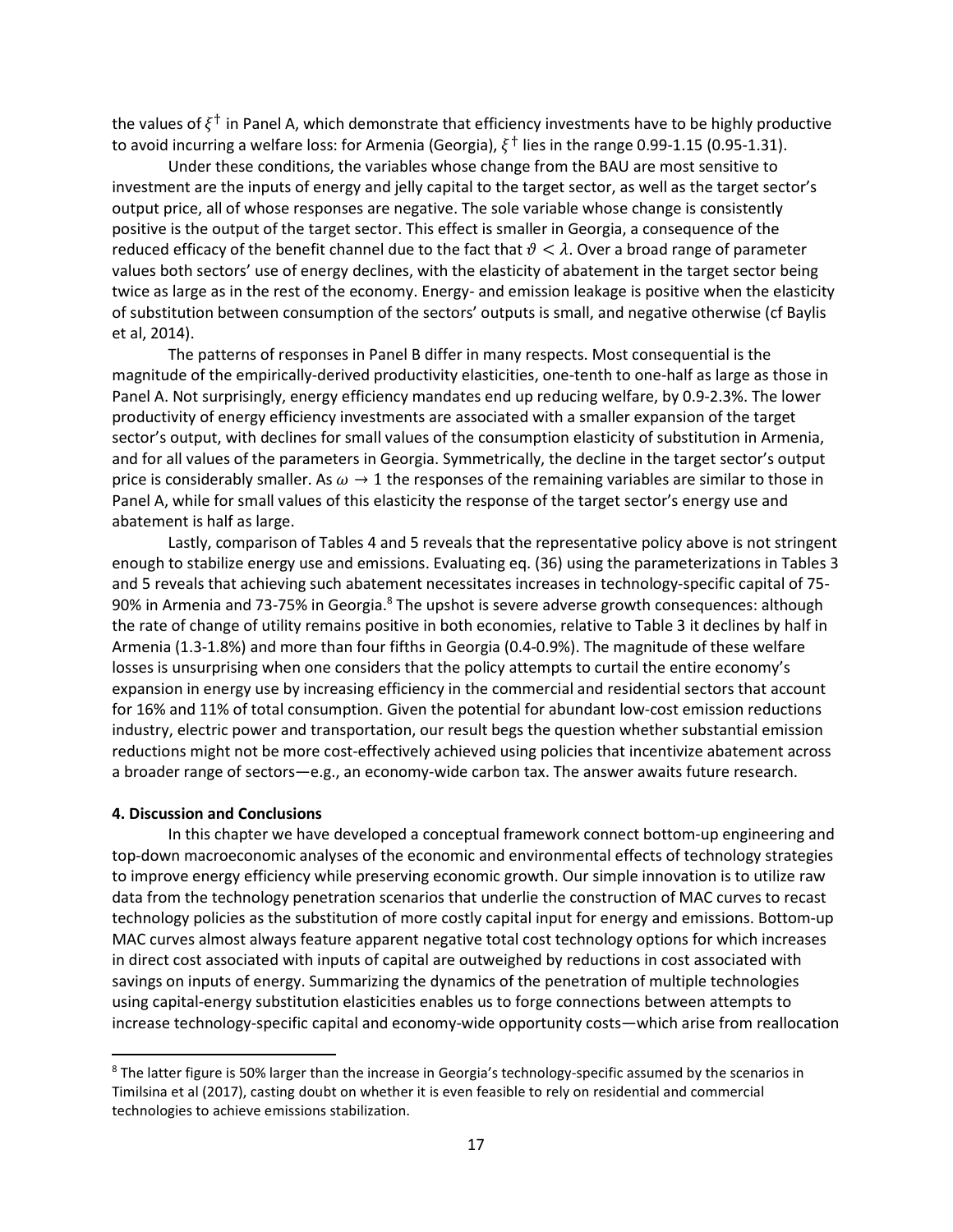of productive capital to increasing energy efficiency, and between the resulting energy savings and aggregate environmental benefits—which are moderated by leakage of energy and emissions from the sectors targeted by policies to the rest of the economy. We demonstrate how an accounting for these two components can be transparently accomplished in the context of a highly stylized two-sector analytical general equilibrium model, both theoretically, and empirically using numerical parameterizations for Armenia and Georgia.

Our numerical results provide a novel recounting of the cautionary tale told by numerous economists: if exogenously imposed energy efficiency regulations mandate investment in technology options that are more costly and/or generate output less productively than the capital that firms themselves would choose, then regulations' macroeconomic costs can be large and their environmental benefits small, even if the targeted sectors are shielded from the direct burden of the additional cost of these investments. The broader contribution of this research is a methodology for combining the results of stage (i) analyses with a simplified model to quickly generate policy-relevant insights capable of improving the design—or, at a minimum, avoiding the major pitfalls—of technology deployment policies. The opportunity costs that are central to our results emphasize that the win-win situation where GHG mitigation increases economic growth is unlikely unless the targeted energy-efficiency investments are highly productive. Nevertheless, our case studies do reveal options where additional capital expenditure can lead to substantial energy savings, and, by extension, output growth in the sectors in which they might be deployed. Our methodology can thus help to focus policy makers' attention on identifying such alternatives, and properly quantifying their broader costs and benefits.

Notwithstanding this contribution, there are numerous gaps in our analysis that would seem to be productive avenues for future inquiry. First, our focus on the engineering and macroeconomic aspects of technology strategies gives short shrift to the behavioral origins of investment inefficiencies. In particular, our presumption that such policies actually remedy the problem they are designed to solve glosses over the fundamental question of what precisely that problem is, in other words, what are the forces constraining wider adoption of the kinds of productive technologies we identify. There are many possible culprits: incomplete information, inattention, heuristic decision making, cash-in-advance constraints or lack of complementary know-how necessary to operate technologies, whose relative importance we are only now beginning to make sense of empirically (Gerarden et al, 2017), and whose operation in poor countries is ripe for investigation. We take pains to emphasize the link to a deeper sustainable development question: do private actors in developing nations systematically overlook, or face barriers to adopting, technologies that are capable of improving their productivity, and in turn increasing the rate of growth of the economy? An affirmative answer would suggest that green growth policies should stimulate adoption of not only technologies that solely conserve energy, but also those that enhance general productivity as well!<sup>9</sup> We are not aware of stage (i) studies that explicitly identify technology options that do double duty in this regard; research to do so will likely see productive collaborations between engineers and economists.

The tension between economy-growing and emission-saving innovation in delineating the slate of technologies to be considered points to additional opportunities of research. The lynchpin of our approach is the trick of transforming stage (i) results into a reduced-form static innovation possibility frontier (IPF) that can be easily inserted into stage (iii) analyses. However, our method continues to rely on scenarios of technology penetration that underlie MAC curves' construction, leapfrogging stage (ii) analyses. Different technologies will compete with one another, and this process will both induce and be shaped by the types of economy-wide general equilibrium feedback effects that give rise to the opportunity costs we have shown to be important. It is therefore important to characterize the equilibrium of the adoption process—which technologies end up being used, in what capacities, by

<sup>&</sup>lt;sup>9</sup> See, e.g., Parente and Prescott (1994), Syverson (2011), Santacreu (2015), Goni and Maloney (2017).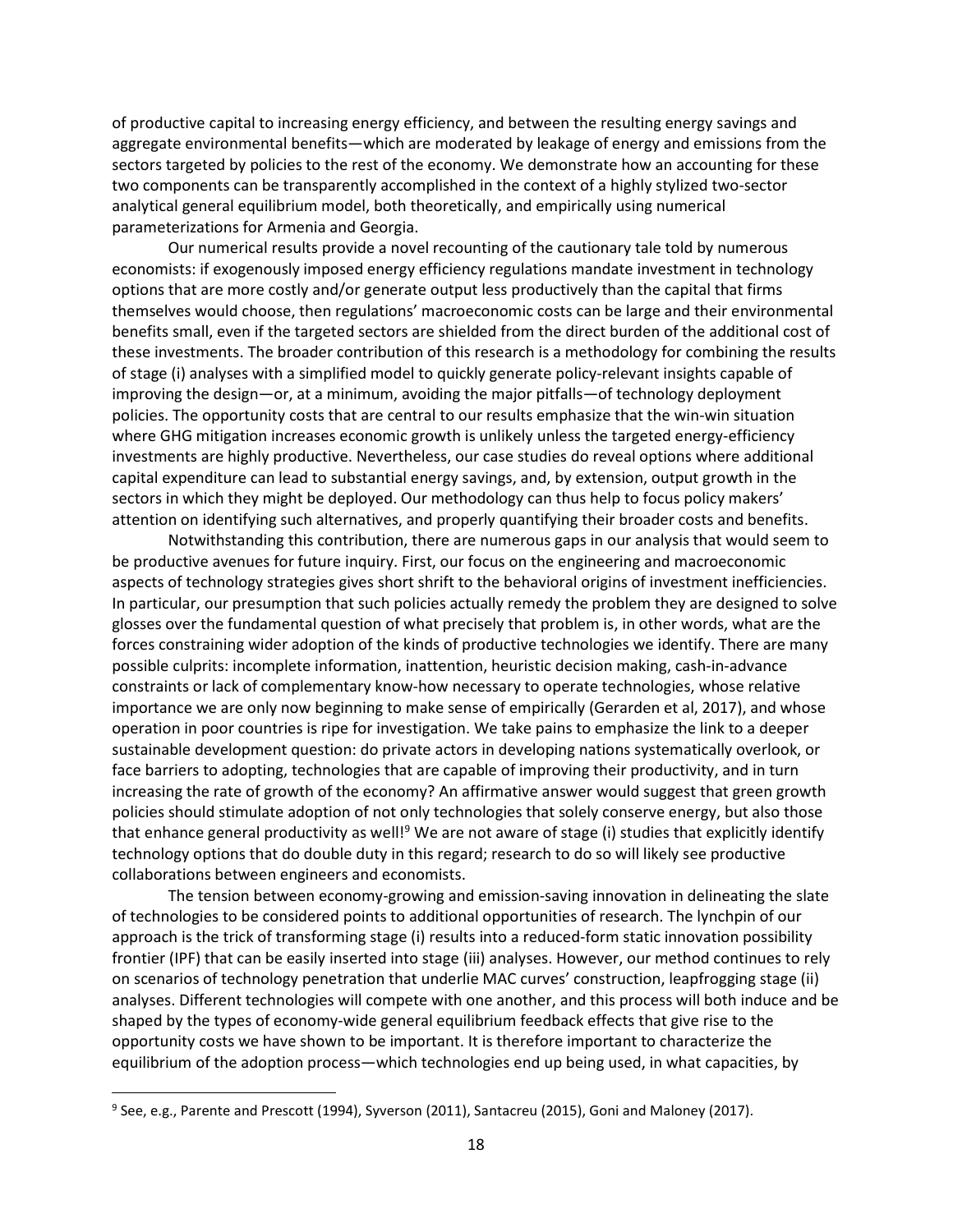different actors, as that determines whether policies achieve their intended effect of making the economy's aggregate MAC curve more elastic (less convex), and/or shifting it downward. Di Maria and Smulders (2017) caution that we may get the opposite result if technology is complementary with physical capital that requires polluting inputs to operate, or in economies with additional uncorrected distortions, such that a marginal tightening of environmental policy increases the marginal cost of cutting pollution and reduces abatement. This possibility raises uncomfortable questions about our results for Georgia. Would the assumed penetration of low productivity options actually occur once private actors and policy makers gain experience with and awareness of technologies' performance and costs? If not, how would the equilibrium technology penetration vector differ, and with it the associated implicit elasticity of capital-energy substitution?

The underlying concern is that the ex-ante IPF may itself be endogenous, over and above the expost general equilibrium influences revealed by eq.  $(31).^{10}$  Acknowledging this possibility requires elaborating technology strategies' consequences in a framework that consistently integrates stages (i), (ii) and (iii) to capture the intertemporal feedback on incentives to invest in options that embody varying degrees of pollution-saving and output-expanding innovation. The latter is the strength of models of environmentally directed technical change (DTC). Different from our focus on technology adoption, key papers in this area investigate how a fixed pool of innovatory resources is reallocated between clean and dirty production activities in response to the economy-wide stimulus of a pollution tax or the threat of a pollution-driven environmental disaster (Acemoglu et al, 2012; Fried, 2018). Similar to our model, opportunity costs arise from diversion of resources that would otherwise be employed to increase productivity, output and long-run consumption. Yet the resources themselves are of a very different character—a continuum of generic sector-specific intermediate goods ("machines") with embodied productivity that is increased by allocating more scientific labor or R&D expenditure to the encompassing sector. Moreover, energy is not treated a resource input, but an output that is created from labor and machines. The implication is that we need a new generation of DTC models capable of characterizing the tradeoff between energy saving and reductions in discounted utility for different levels of subsidy to green energy technology options in targeted subset of producing sectors.

Specifying a tractable DTC model that resolves both targeted and non-targeted energy-using sectors as well as energy-saving and productivity-increasing intermediate machines, is a tall order. Some progress has been made: Bretschger et al's (2011; 2017) endogenous technical change CGE model resolves multiple sectors whose productivity is driven by inputs of intermediate machines, which in turn are modeled as demanding labor and a composite of different energy commodities. But because the model aggregates machines in each sector into a broad capital composite, technical change is directed from one sector to another, as opposed to between energy-saving and generally productive varieties of innovation within sectors, ruling out the kind of IPF in which we are interested. The key research need is therefore to further adapt such DTC formulations to specify heterogeneous sectoral capital formulations that are at least minimally congruent with the physical realities of discrete energy-using technology options. Working toward this goal from the opposite direction, Sue Wing and Timilsina (2016) develop a procedure to incorporate bottom-up technologies into individual sectors within a recursive dynamic CGE framework—but assuming a static IPF. The prospects for reconciling these approaches will depend on the development of novel calibration approaches that successfully combine engineering and economic conceptions of technologies and the innovations that improve their performance.

 $\overline{a}$ 

 $^{10}$  Following section 2.3, given the program,  $\min_{\tilde{x}_{\theta,t},\tilde{x}_{\theta,t}^*}$   $\left\{\sum_\theta\tilde{\mathcal{C}}_\theta\big|(1)-(5),(14),(16),(17)\right\}$ , the questions are how general equilibrium effects on prices and primal boundary variables shift the constraints, and how those in turn influence the optimum and the associated values of  $\xi_\theta$  and  $\bar{\xi}$ . While we are not aware of research that has sought to address these questions, we note that linked bottom-up/top-down modeling frameworks (Böhringer and Rutherford, 2009) are well placed to do so.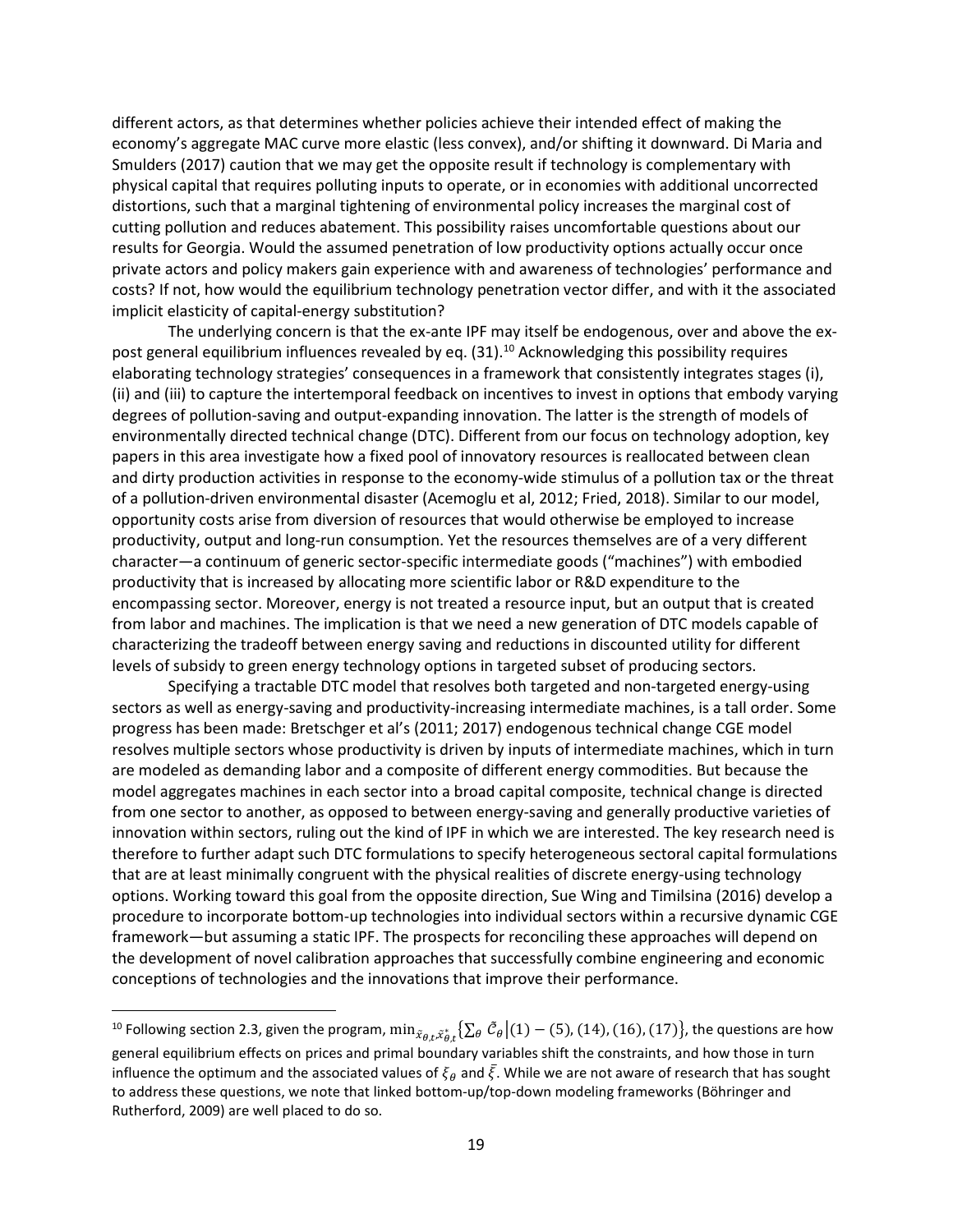# References

- 1. Acemoglu, D., P. Aghion, L. Bursztyn, and D. Hémous (2012). The Environment and Directed Technical Change, American Economic Review 102: 131-66.
- 2. Allcott, H. and M. Greenstone Is there an Energy Efficiency Gap? Journal of Economic Perspectives 26: 3-28.
- 3. Aldy, J.E., S. Barrett and R.N. Stavins (2003). Thirteen Plus One: A Comparison of Global Climate Policy Architectures, Climate Policy 3: 373-397.
- 4. Anderson, S.T. and R.G. Newell (2004). Information programs for technology adoption: the case of energy-efficiency audits, Resource and Energy Economics 26: 27-50.
- 5. Baylis, K., D. Fullerton, and D.H. Karney (2014). Negative Leakage, Journal of the Association of Environmental and Resource Economists 1: 51-73.
- 6. Böhringer, C. and T.F. Rutherford (2009). Integrated assessment of energy policies: Decomposing top-down and bottom-up, Journal of Economic Dynamics and Control 33: 1648-1661.
- 7. Bretschger, L., R. Ramer and F. Schwark (2011). Growth effects of carbon policies: applying a fully dynamic CGE model with heterogeneous capital, Resource and Energy Economics 33: 963-980.
- 8. Bretschger, L., F. Lechthaler, S. Rausch and L. Zhang (2017). Knowledge diffusion, endogenous growth, and the costs of global climate policy, European Economic Review 93: 47-72.
- 9. Di Maria, C., and S. Smulders (2017). A paler shade of green: Environmental policy under induced technical change, European Economic Review 99: 151-169.
- 10. Fowlie, M., M. Greenstone and C. Wolfram (2014). Do Energy Efficiency Investments Deliver? Evidence from the Weatherization Assistance Program, Working Paper.
- 11. Fried, S. (2018). Climate Policy and Innovation: A Quantitative Macroeconomic Analysis, American Economic Journal: Macroeconomics 10: 90-118.
- 12. Gerarden, T.D., R.G. Newell and R.N. Stavins (2017). Assessing the Energy-Efficiency Gap, Journal of Economic Literature 55: 1486-1525.
- 13. Gillingham, K. and K. Palmer (2014). Bridging the Energy Efficiency Gap: Policy Insights from Economic Theory and Empirical Evidence, Review of Environmental Economics and Policy 8: 18-38.
- 14. Hallegatte, S., G. Heal, M. Fay and D. Treguer (2011). From growth to green growth—a framework, World Bank Policy Research Working Paper No. WPS5872.
- 15. Jacoby, H.D., R. Schmalensee and D.M. Reiner (1997). What does stabilizing greenhouse gas concentrations mean? in B. Flannery et al. (eds.), Critical Issues in the Economics of Climate Change, London: International Petroleum Industry Environmental Conservation Association.
- 16. Jacoby, H.D., R. Schmalensee and I. Sue Wing (1998). Toward a Useful Architecture for Climate Change Negotiations, Proceedings of the OECD Workshop on the Economic Modeling of Climate Change, Paris, 17-18 September.
- 17. Kiuila, O. and T.F. Rutherford (2013a). Piecewise smooth approximation of bottom-up abatement cost curves, Energy Economics 40: 734-742.
- 18. Kiuila, O. and T.F. Rutherford (2013b). The cost of reducing CO<sub>2</sub> emissions: integrating abatement technologies into economic modeling, Ecological Economics 87: 62-71.
- 19. Lanzi, E. and I. Sue Wing (2013). Capital Malleability, Emission Leakage and the Cost of Partial Climate Policies: General Equilibrium Analysis of the European Union Emission Trading System, Environmental and Resource Economics 55: 257-289.
- 20. Maloney, W.F. and E. Goñi (2017). Why don't poor countries do R&D? Varying rates of factor returns across the development process, European Economic Review 94: 126-147.
- 21. McKinsey & Co. (2010). Impact of the financial crisis on carbon economics: Version 2.1 of the global greenhouse gas abatement cost curve,